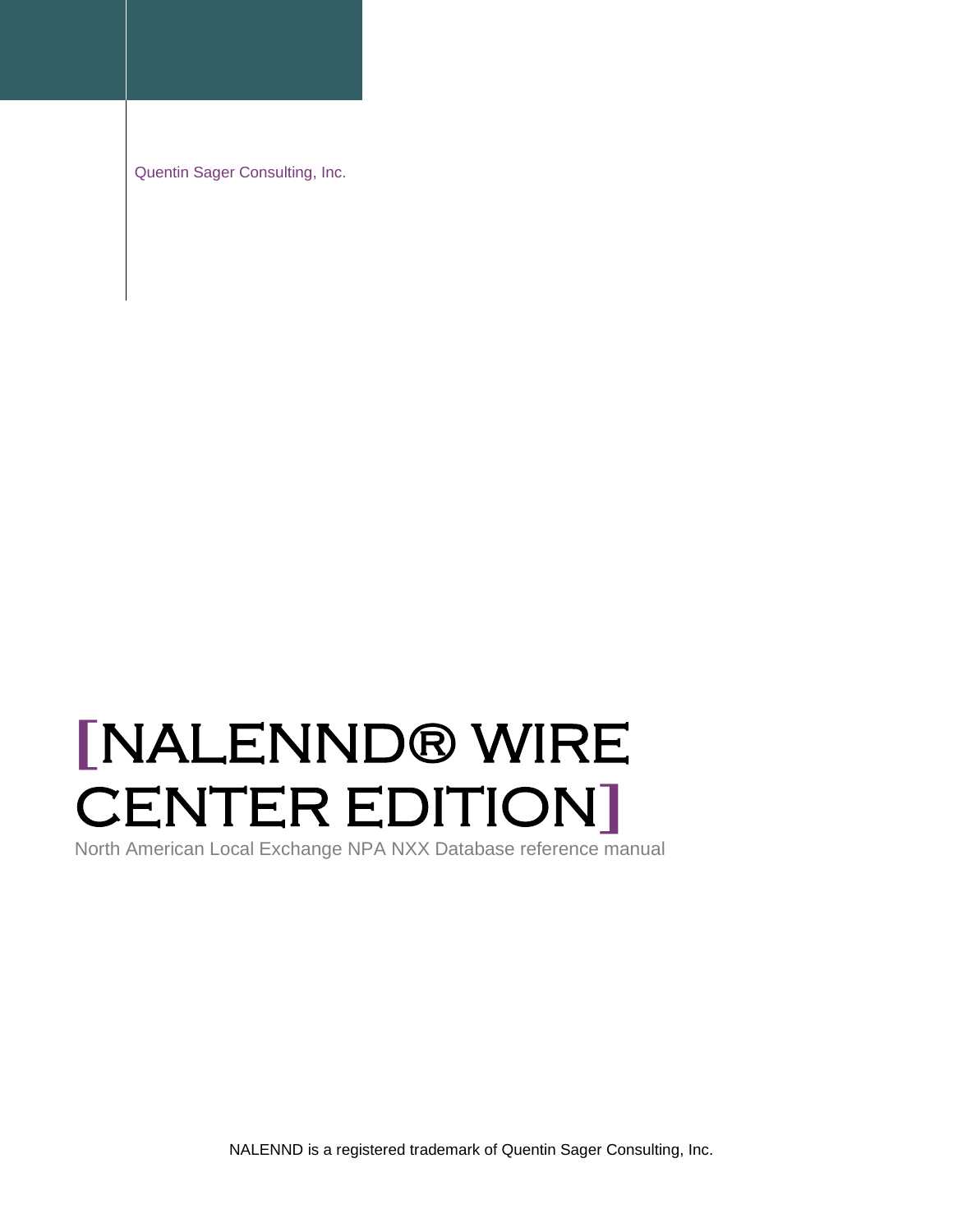This document contains the data set and file specifications for the NALENND® Wire Center Edition database. These specifications are subject to change without notice. The data it describes is furnished under a license agreement, and may be used or copied only in accordance with the terms of the license agreement.

NALENND® Wire Center Edition Reference Manual Revised: October 10, 2021

#### Published by: **Quentin Sager Consulting, Inc. 1589 South Wallace Point Crystal River, FL 34429**

Copyright © 2020 Quentin Sager Consulting, Inc. All rights reserved.

No part of this publication may be reproduced in any form, in an electronic retrieval system or otherwise, without the prior written permission of Quentin Sager Consulting, Inc.

#### **Disclaimer and Limitation of Liability**

The information provided in this document is directed solely to users who have the appropriate degree of experience to understand and interpret its contents in accordance with generally accepted engineering, industry, or other professional standards and applicable regulations.

NO REPRESENTATION OR WARRANTY IS MADE THAT THE INFORMATION IS TECHNICALLY ACCURATE OR SUFFICIENT OR CONFORMS TO ANY STATUTE, GOVERNMENTAL RULE OR REGULATION, AND FURTHER NO REPRESENTATION OR WARRANTY IS MADE OF MERCHANTABILITY OR FITNESS FOR ANY PARTICULAR PURPOSE OR AGAINST INFRINGEMENT OF INTELLECTUAL PROPERTY RIGHTS. QUENTIN SAGER CONSULTING SHALL NOT BE LIABLE, BEYOND THE AMOUNT OF ANY SUM RECEIVED IN PAYMENT BY QUENTIN SAGER CONSULTING FOR THIS DOCUMENT, WITH RESPECT TO ANY CLAIM, AND IN NO EVENT SHALL QUENTIN SAGER CONSULTING BE LIABLE FOR LOST PROFITS OR OTHER INCIDENTAL OR CONSEQUENTIAL DAMAGES. QUENTIN SAGER CONSULTING EXPRESSLY ADVISES THAT ANY AND ALL USE OF OR RELIANCE UPON THE INFORMATION PROVIDED IN THIS DOCUMENT IS AT THE RISK OF THE USER.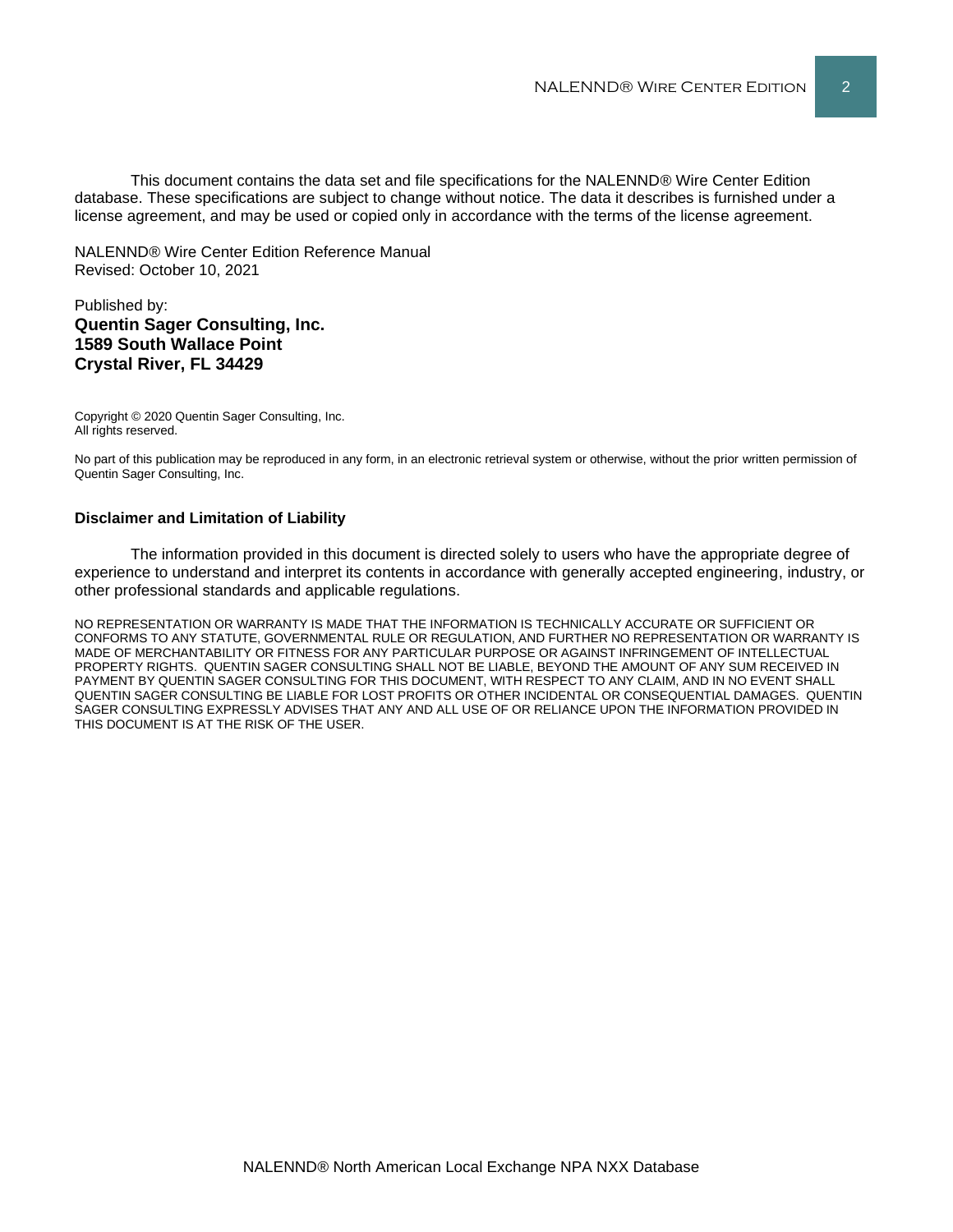# File Names and Descriptions

Each table *(file)* in the NALENND® database is delivered in flat, delimited text file format (commonly referred to as comma-separated-value or CSV format). The NALENND® database is easily imported to and accessed through most contemporary database engines including (but not limited to) MySQL, PostgreSQL, SQLite, Oracle, IBM DB2, Microsoft SQL Server, Microsoft Access, or similar tool.

The data can be imported as Unicode UTF-8 (no byte order mark) text. For each file in the NALENND® database; the first row contains field names (column headers), fields are terminated by a single comma "," character, fields are optionally enclosed using a double quote character, and lines (rows) are terminated with a two character carriage return line feed (CR + LF) sequence.

| <b>File</b>           | Primary data contents                                                                                                                                                                              |
|-----------------------|----------------------------------------------------------------------------------------------------------------------------------------------------------------------------------------------------|
| phoneplatinumwire.csv | Active NPA NXX (central office codes) and block assignments within the NPA NXX                                                                                                                     |
| lata.csv              | Local Access and Transport Area (LATA) codes and names                                                                                                                                             |
| <b>OCN.CSV</b>        | Carrier name, type, address, and Operating Company Number (OCN)                                                                                                                                    |
| cofeatures.csv        | Central Office feature type codes and their descriptions                                                                                                                                           |
| wire_centers.csv      | Wire center supplemental data.                                                                                                                                                                     |
| county.csv            | United States FIPS county codes and names; Canadian census division codes and<br>names                                                                                                             |
| cbsa.csv              | Current metropolitan statistical areas and their codes; United States – Core Based<br>Statistical Area (CBSA) codes; Canada - Census Metropolitan Area (CMA) or Census<br>Agglomeration (CA) codes |
| mta.csv               | United States Major Trading Areas; Canada economic regions                                                                                                                                         |
| bta.csv               | United States Basic Trading Area codes and names                                                                                                                                                   |
| msa.csv               | United States MSA codes based on definitions used for presenting metropolitan area<br>statistics in Census 2000 publications. These historical 4-digit codes were superseded<br>in June 2003.      |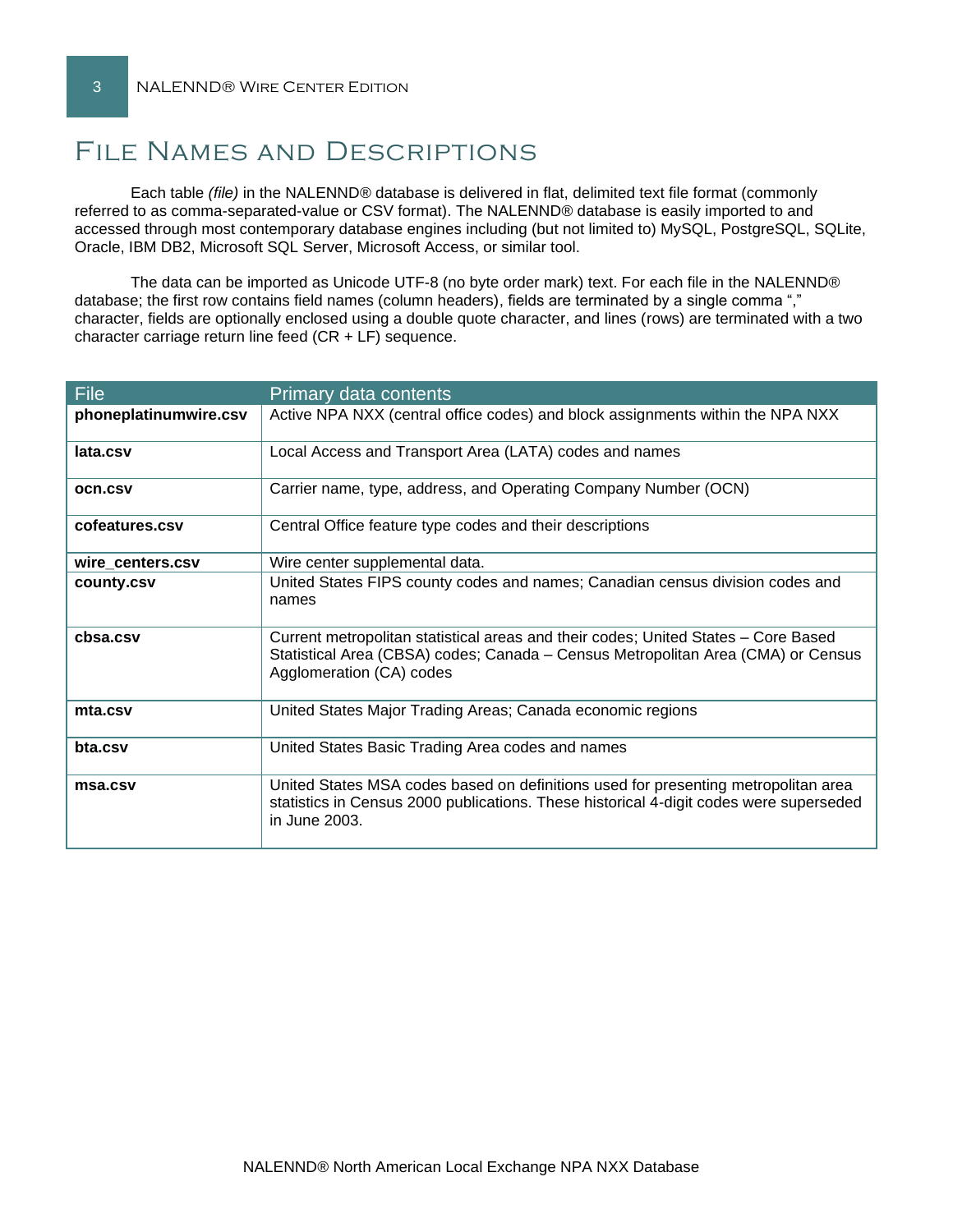# Record Layouts and Field Descriptions

# **FILE: phoneplatinumwire.csv**

| <b>Field</b>    | <b>Description</b>                                                                                                                                                                                                                                                                                                                                                                                                                                     |
|-----------------|--------------------------------------------------------------------------------------------------------------------------------------------------------------------------------------------------------------------------------------------------------------------------------------------------------------------------------------------------------------------------------------------------------------------------------------------------------|
| <b>NPA</b>      | Numbering Plan Area (NPA) Code. An NPA, also known as a telephone area code, is<br>the first three digits of a 10-digit North American Numbering Plan (NANP) telephone<br>number in the form NXX-NXX-XXXX, where N represents any one of the numbers 2<br>through 9 and X represents any one of the numbers 0 through 9. Valid numeric range<br>for NPA codes is 200 through 999.                                                                      |
| <b>NXX</b>      | Central Office Code (COC). The COC, commonly called the telephone exchange or<br>prefix, is the second three digits (NXX) of a 10-digit NANP telephone number in the form<br>NXX-NXX-XXXX, where N represents any one of the numbers 2 through 9 and X<br>represents any one of the numbers 0 through 9. Valid numeric range for NXX codes is<br>200 through 999.                                                                                      |
| <b>BLOCK_ID</b> | Block identifier implies, represents, or identifies either the entire group of 10,000<br>numbers or a specific group of 1,000 numbers within the NPA NXX.                                                                                                                                                                                                                                                                                              |
|                 | An "A" record will be present for NPA NXX records that are "assigned" to the Code<br>Holder per the Central Office Code Assignment Guidelines. For non-pooled numbers it<br>identifies a 10,000-block level record and implies line assignments 0000 through 9999.<br>For pooled numbers the "A" record is present for default routing purposes and identifies<br>the LERG Assignee, numeric blocks must be referenced for actual carrier assignments. |
|                 | A numeric block (digits "0" through "9") refers to those assignments made per<br>Thousands Block Pooling Administrative Guidelines, it identifies a 1,000-block level<br>record and refers to line assignments x000 through x999 where x=the block identifier.                                                                                                                                                                                         |
| TBP_IND         | Thousands Block Pooling Indicator.                                                                                                                                                                                                                                                                                                                                                                                                                     |
|                 | $Y$ – The NPA NXX is part of a pool within the given NPA where numbers are<br>$\bullet$<br>assigned 1,000 lines at a time by the Pooling Administrator. The OCN specified<br>in the "A" record identifies the LERG Assignee for administrative purposes.<br>$N$ – The NPA NXX is not pooled and is assigned at the 10,000-block level. The<br>OCN field identifies the Central Office Code Holder.                                                     |
|                 | Currently applies to United States exchanges only.                                                                                                                                                                                                                                                                                                                                                                                                     |
| <b>LATA</b>     | Local Access and Transport Area (LATA), or LATA-like code of the Rate Center. This<br>LATA may differ from the geographical LATA of the switch. LATA codes are 3-digits<br>however some Florida LATA codes may indicate 5-digits, for these codes, the last two<br>digits are the LATA sub-zone which represents Equal Access Exchange Areas<br>(EAEAs).                                                                                               |
| <b>LTYPE</b>    | Line type or telephone service type of the NPA NXX.                                                                                                                                                                                                                                                                                                                                                                                                    |
|                 | S - Land line, non-wireless service including POTS, Broadband, etc.<br>C - Wireless type service including PCS, Cellular, GSM, etc.<br>$P -$ Paging and other Messaging services<br>M - Mixed wireless and land line service                                                                                                                                                                                                                           |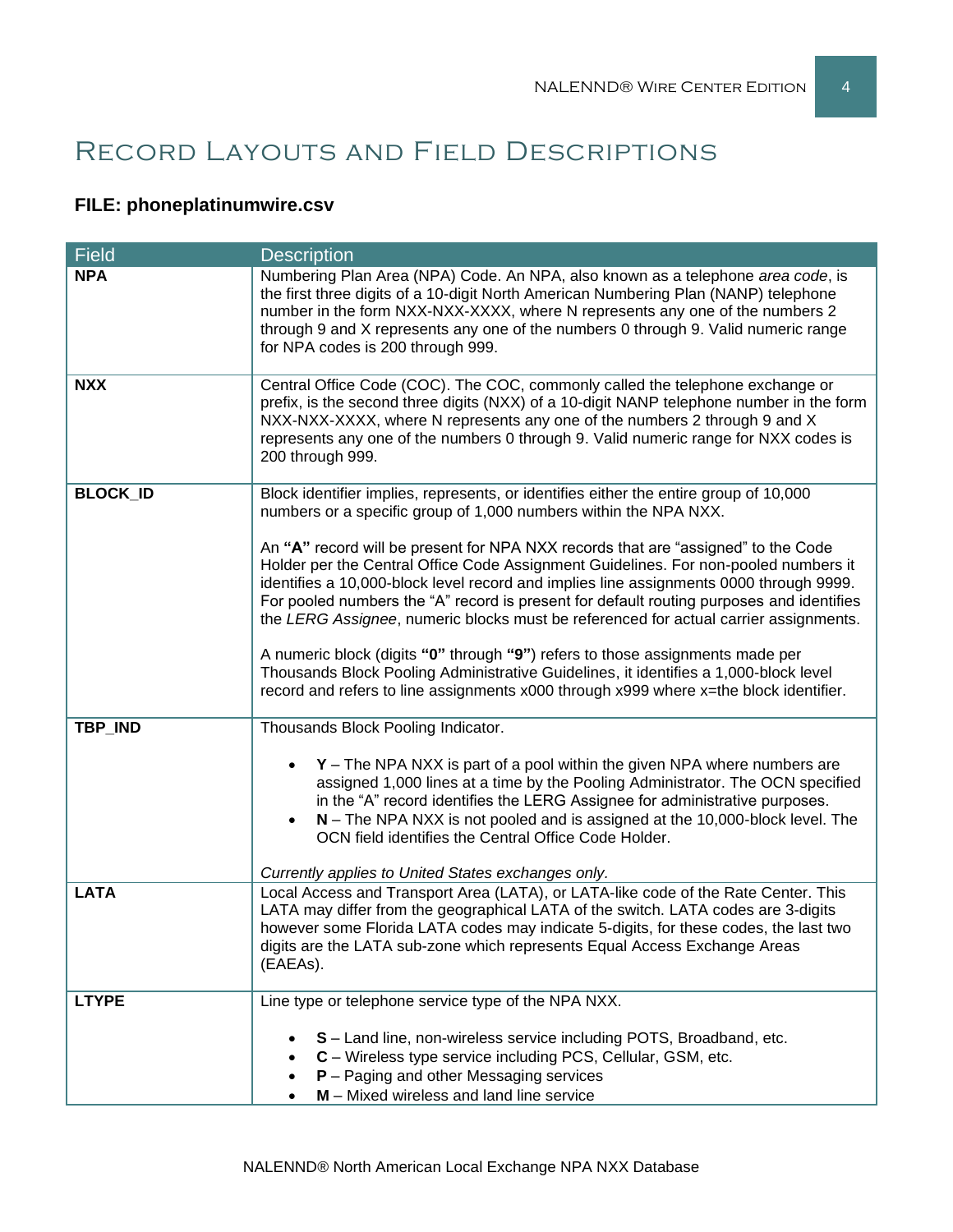|                 | $\bullet$ $V - VolP$                                                                                                                                                                                                                                                                                                                                                                                                                                                                                                                                                                                                                                                                                                                                                                                                                                            |
|-----------------|-----------------------------------------------------------------------------------------------------------------------------------------------------------------------------------------------------------------------------------------------------------------------------------------------------------------------------------------------------------------------------------------------------------------------------------------------------------------------------------------------------------------------------------------------------------------------------------------------------------------------------------------------------------------------------------------------------------------------------------------------------------------------------------------------------------------------------------------------------------------|
|                 | For pooled exchanges, the line type specified in the "A" block record applies to the<br>LERG Assignee. Individual 1,000 block records must be referenced to determine the<br>service type provided by individual carriers within the same exchange. See also<br>NXXTYPE.                                                                                                                                                                                                                                                                                                                                                                                                                                                                                                                                                                                        |
| <b>CONTAM</b>   | Thousands Block Contaminated. A "Y/N" flag specifying whether the thousands-block<br>allocation is contaminated. A contaminated block is an assigned block that contains at<br>least one line number that cannot be assigned.<br>Currently applies to United States exchanges only.                                                                                                                                                                                                                                                                                                                                                                                                                                                                                                                                                                             |
| <b>STATE</b>    | 2-character United States Postal Service/Canada Post postal for the state, province, or<br>territory of the Rate Center location. For Caribbean Rate Centers, this field is populated<br>with the 2-character Common Language® country code.                                                                                                                                                                                                                                                                                                                                                                                                                                                                                                                                                                                                                    |
| <b>COUNTRY</b>  | 2-character ISO 3166 Country Code (ISO 3166-1:2006 2006) of the Rate Center<br>location. These country codes may differ from the similar FIPS country codes (Federal<br>Information Processing Standards Publication 104-1 1986) used in other<br>telecommunications industry specific databases.                                                                                                                                                                                                                                                                                                                                                                                                                                                                                                                                                               |
| <b>WC</b>       | Name of the Serving Wire Center, also known as Central Office, identified by the<br>geographical location encoded within the switch's Common Language Location<br>Identifier® (CLLI) code (Standards Committee T1 - Telecommunications 1999).<br>The Wire Center name will always include the city name and possibly the hyphen<br>delimited building name.                                                                                                                                                                                                                                                                                                                                                                                                                                                                                                     |
| <b>WCV</b>      | The 5-digit Wire Center Vertical Coordinate. Based on the geographical location of a<br>switching entity or network point of interface, these coordinates may differ from the<br>actual geographic location due to tariffs or other factors such as host/remote<br>correlations.                                                                                                                                                                                                                                                                                                                                                                                                                                                                                                                                                                                |
| <b>WCH</b>      | The 5-digit Wire Center Horizontal Coordinate.                                                                                                                                                                                                                                                                                                                                                                                                                                                                                                                                                                                                                                                                                                                                                                                                                  |
| <b>SWITCH</b>   | Eleven character Common Language Location Identifier® (CLLI) code of the switch or<br>Point of Interface (POI) serving the NPA NXX. For NXXs in the Caribbean and Bermuda<br>NPAs, the SWITCH field may be populated with SWCHxxUNKNO, where xx identifies<br>one of the countries or territories in the Caribbean or Bermuda.                                                                                                                                                                                                                                                                                                                                                                                                                                                                                                                                  |
| <b>RCSTATUS</b> | Rate Center Number Pooling Status. The pooling status determines whether new<br>assignments are made at the 10,000-block level through the Central Office Code<br>Administrator or at the 1,000-block level through the Pooling Administrator.<br>$X$ – This Rate Center is not in a top 100 MSA, no service provider is currently<br>participating in pooling and the Rate Center is not included in the Pooling<br>Administration System.<br><b>O</b> – This Rate Center is not in a top 100 MSA and any service provider with<br>numbering resources in this Rate Center may elect to pool at its option.<br>M - Pooling was implemented in this Rate Center pursuant to a state<br>commission order and service providers with numbering resources in this Rate<br>Center that have not been granted a specific exemption must pool in this Rate<br>Center. |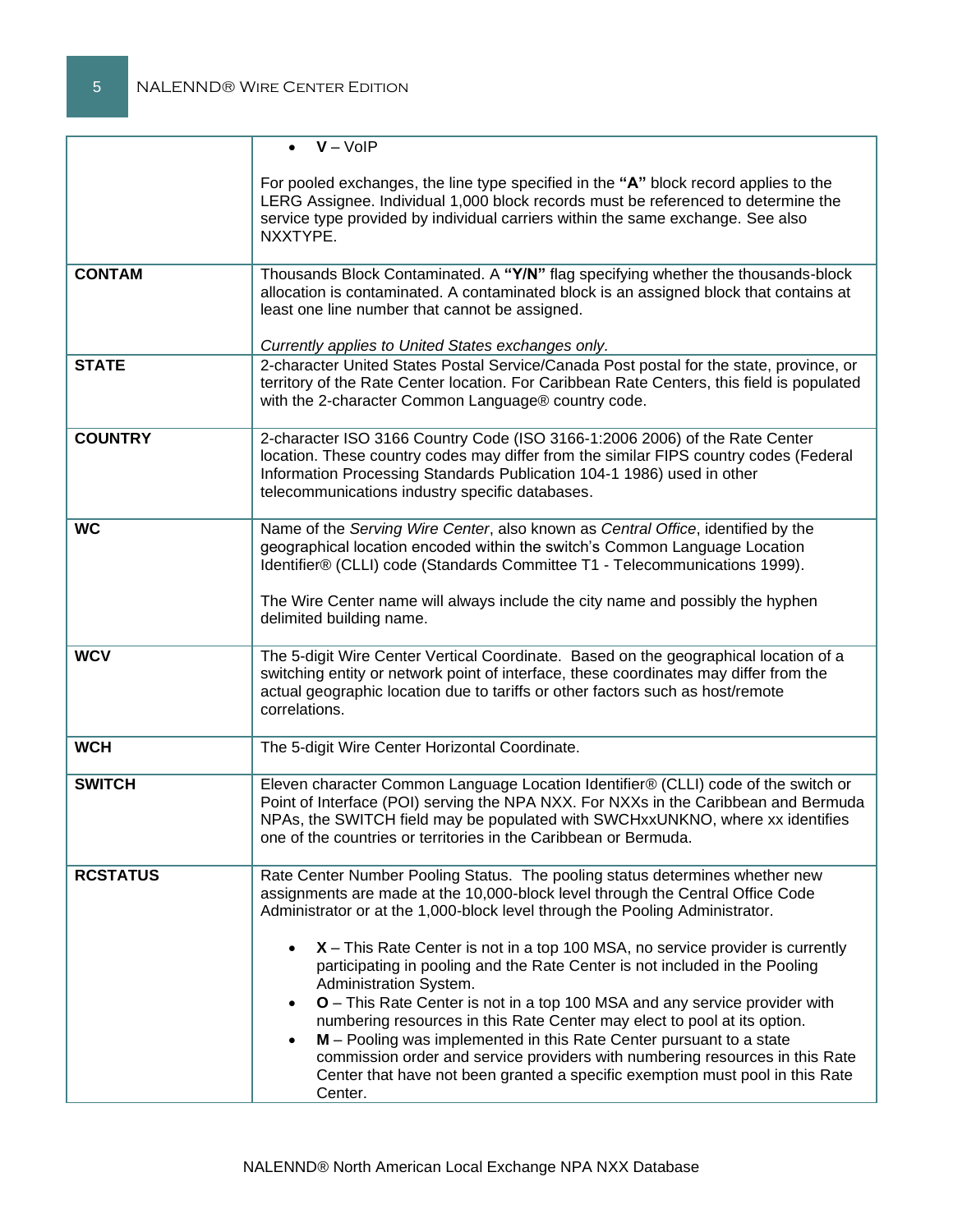|               | M <sup>*</sup> - the Rate Center's participation in number pooling is mandatory. Same as<br>"M" code but the particular Rate Center is serviced by a single carrier.                                                                                                                                                                                                                                       |
|---------------|------------------------------------------------------------------------------------------------------------------------------------------------------------------------------------------------------------------------------------------------------------------------------------------------------------------------------------------------------------------------------------------------------------|
|               | Currently applies to United States exchanges only.                                                                                                                                                                                                                                                                                                                                                         |
| <b>RCTYPE</b> | Rate Center Type. Single character field used to identify Rate Centers requiring special<br>identification.                                                                                                                                                                                                                                                                                                |
|               | <b>Blank</b> – Unrestricted Rate Center.<br>S - Suburban Zone; Suburban Zones apply to large metropolitan areas and<br>may include only the area around a city (e.g., Pittsburgh Suburban Zones) or<br>the city and its surrounding area (e.g., Wheeling Suburban Zones).<br>Z - Zoned city; Unit established to further define large exchange areas usually<br>encompassing a city (e.g., New York City). |
| <b>RC</b>     | 10-character industry standard abbreviated name of the Rate Center (or service) where<br>the NPA NXX is assigned.                                                                                                                                                                                                                                                                                          |
| <b>RCV</b>    | 5-digit Major vertical coordinate of the Rate Center. These V&H Coordinates are used to<br>determine mileage between Rate Centers. A wire line company may have rate plans<br>that base toll charges on the distance between Rate Centers (including calls placed to<br>wireless numbers).                                                                                                                 |
| <b>RCH</b>    | 5-digit Major horizontal coordinate of the Rate Center.                                                                                                                                                                                                                                                                                                                                                    |
| <b>RCLONG</b> | The full, non-abbreviated name of the Rate Center, Rate Exchange Area, locality, or<br>service.                                                                                                                                                                                                                                                                                                            |
| <b>TZ</b>     | Two-character alpha specifying the standard time zone recognized at the Rate Center,<br>Rate Exchange Area, or locality.                                                                                                                                                                                                                                                                                   |
|               | NT - Newfoundland (UTC -3.5 hours)                                                                                                                                                                                                                                                                                                                                                                         |
|               | <b>AT</b> - Atlantic (UTC -4 hours)<br>$\bullet$                                                                                                                                                                                                                                                                                                                                                           |
|               |                                                                                                                                                                                                                                                                                                                                                                                                            |
|               | ET - Eastern (UTC -5 hours)<br>$\bullet$                                                                                                                                                                                                                                                                                                                                                                   |
|               | CT - Central (UTC -6 hours)                                                                                                                                                                                                                                                                                                                                                                                |
|               | MT - Mountain (UTC -7 hours)<br>PT - Pacific (UTC -8 hours)                                                                                                                                                                                                                                                                                                                                                |
|               | AK - Alaska (UTC -9 hours)                                                                                                                                                                                                                                                                                                                                                                                 |
|               | HT - Hawaii-Aleutian (UTC -10 hours)                                                                                                                                                                                                                                                                                                                                                                       |
|               | AS - American Samoa (UTC -11 hours)                                                                                                                                                                                                                                                                                                                                                                        |
|               | CH - Chamorro (UTC +10 hours, Guam and Northern Mariana Islands)<br>XX - time zone not applicable. This applies to certain NPA NXX combinations                                                                                                                                                                                                                                                            |
|               | where there is no specific geographic location associated with the exchange.                                                                                                                                                                                                                                                                                                                               |
| <b>DST</b>    | Daylight Savings Time recognized flag.                                                                                                                                                                                                                                                                                                                                                                     |
|               | $Y$ – Daylight savings time is recognized.                                                                                                                                                                                                                                                                                                                                                                 |
|               | N - Daylight savings time is not recognized.                                                                                                                                                                                                                                                                                                                                                               |
|               | X - Daylight savings time not applicable. This applies to certain NPA NXX<br>combinations where there is no specific geographic location associated with the<br>exchange.                                                                                                                                                                                                                                  |
| <b>ZIP</b>    | United States Zip code or Canada Post FSA code found in use within the Rate Center,<br>Rate Exchange Area, or locality based on geographic relationship.                                                                                                                                                                                                                                                   |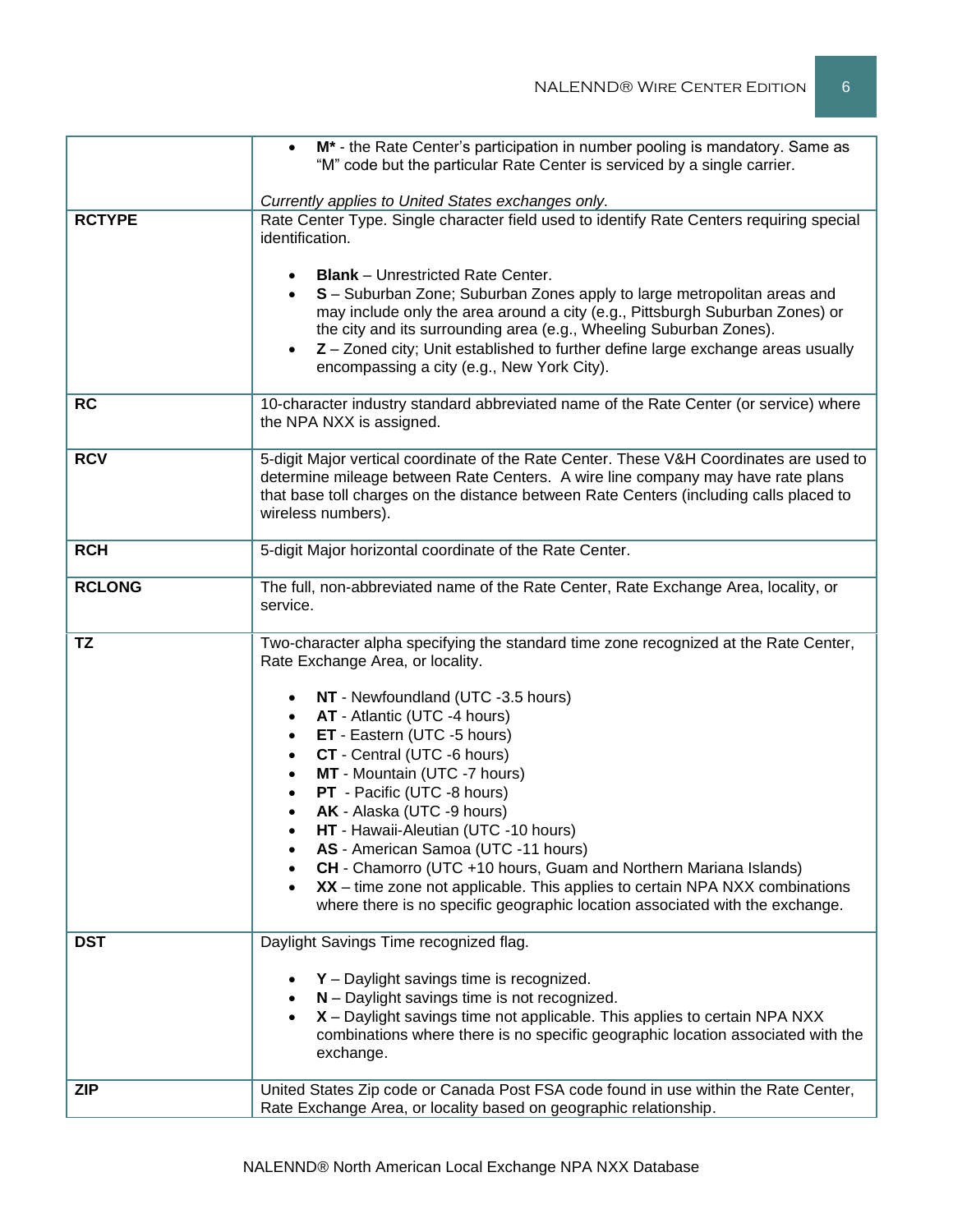|                   | United States - contains the first 5-digit ZIP code found for the exchange<br>$\bullet$                                                                                                                                                                                                                                                            |
|-------------------|----------------------------------------------------------------------------------------------------------------------------------------------------------------------------------------------------------------------------------------------------------------------------------------------------------------------------------------------------|
|                   | locality within the Rate Center.<br>Canada - contains the first postal code Forward Sortation Area code for the<br>$\bullet$<br>exchange within the Rate Center.                                                                                                                                                                                   |
| ZIP <sub>2</sub>  | Second United States ZIP code or Canadian postal code Forward Sortation Area code<br>for the exchange locality.                                                                                                                                                                                                                                    |
| ZIP <sub>3</sub>  | Third United States ZIP code or Canadian postal code Forward Sortation Area code for<br>the exchange locality.                                                                                                                                                                                                                                     |
| ZIP4              | Fourth United States ZIP code or Canadian postal code Forward Sortation Area code<br>for the exchange locality.                                                                                                                                                                                                                                    |
| <b>FIPS</b>       | County, county equivalent or census division code.                                                                                                                                                                                                                                                                                                 |
|                   | United States - 5-digit Federal Information Processing System (FIPS) county<br>code.                                                                                                                                                                                                                                                               |
|                   | Canada - 4-digit Statistics Canada census division code                                                                                                                                                                                                                                                                                            |
| FIPS <sub>2</sub> | Second county, county equivalent or similar code.                                                                                                                                                                                                                                                                                                  |
| FIPS3             | Third county, county equivalent or similar code.                                                                                                                                                                                                                                                                                                   |
| <b>CBSA</b>       | Metropolitan statistical area (code) the Rate Center, Rate Exchange Area, or locality is<br>located in.                                                                                                                                                                                                                                            |
|                   | United States - 5-digit Office of Management and Budget to the Core Based<br>Statistical Area (CBSA) code<br>Canada - 3-digit Statistics Canada Census Metropolitan Area (CMA) or Census<br>Agglomeration (CA) code                                                                                                                                |
| <b>CBSA2</b>      | Second metropolitan statistical area code.                                                                                                                                                                                                                                                                                                         |
| <b>MSA</b>        | 4-digit Metropolitan Statistical Area (MSA) code the Rate Center is located in if any. This<br>field is maintained for historical cross-reference. MSA codes have been replaced with<br>the 5-digit CBSA code.                                                                                                                                     |
|                   | United States exchanges only.                                                                                                                                                                                                                                                                                                                      |
| <b>PMSA</b>       | 4-digit Primary Metropolitan Statistical Area (PMSA) code the Rate Center is located in<br>if any. If a PMSA code is present then the MSA code is recognized as a Consolidated<br>Metropolitan Statistical Area (CMSA) code. This field is maintained for historical cross-<br>reference. MSA codes have been replaced with the 5-digit CBSA code. |
|                   | United States exchanges only.                                                                                                                                                                                                                                                                                                                      |
| <b>LATITUDE</b>   | Latitude in decimal degrees locating the general NPA NXX geographic based service<br>area.                                                                                                                                                                                                                                                         |
| <b>LONGITUDE</b>  | Longitude in decimal degrees locating the general NPA NXX geographic based service<br>area.                                                                                                                                                                                                                                                        |
| OCN_CATEGORY      | Single character field identifying the general classification of the carrier identified by the                                                                                                                                                                                                                                                     |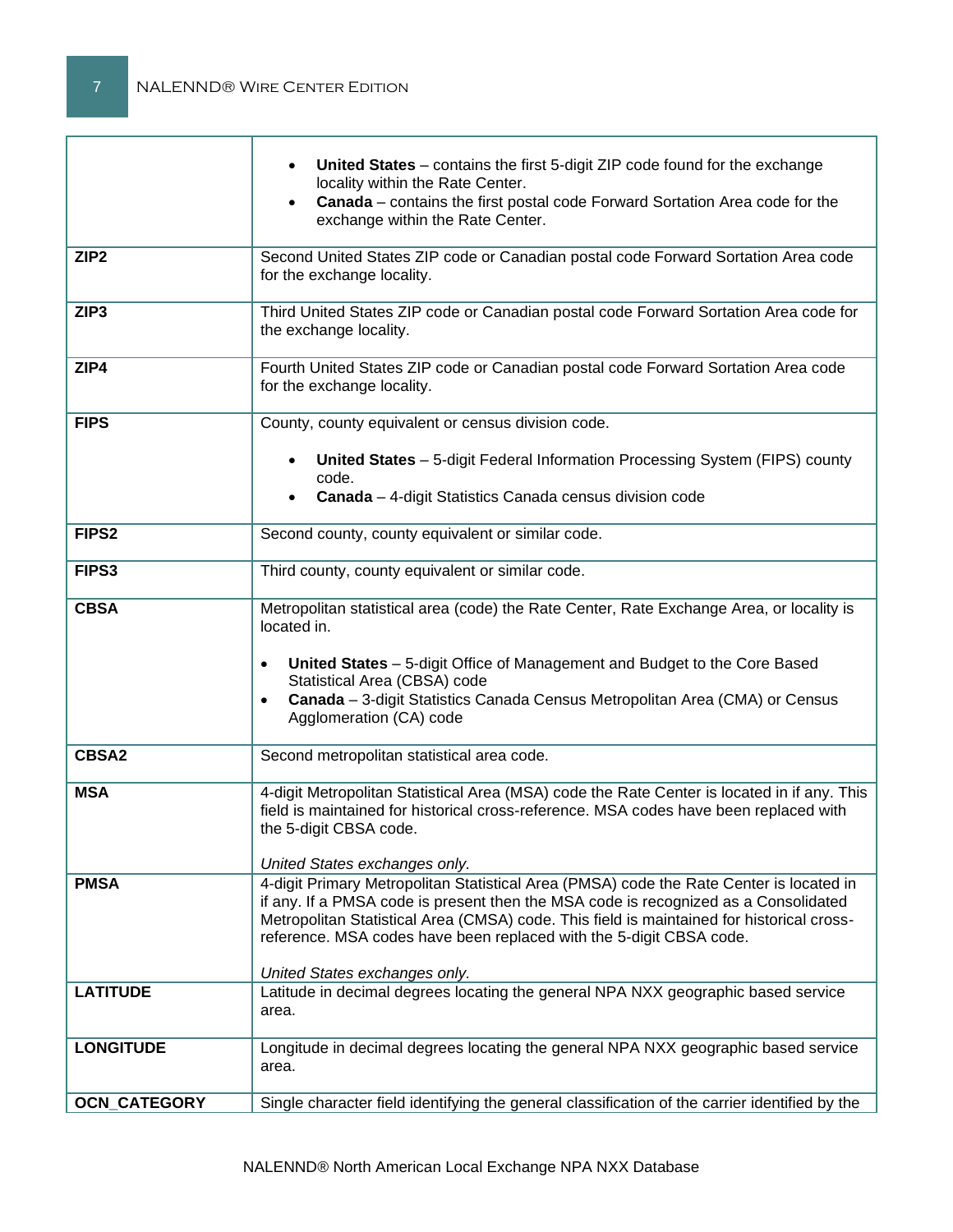|                  | current OCN.                                                                                                                                                                                                                                                                                                                                                                                                                                                                                                                                                                                                                                                                                                                                                                                                                             |
|------------------|------------------------------------------------------------------------------------------------------------------------------------------------------------------------------------------------------------------------------------------------------------------------------------------------------------------------------------------------------------------------------------------------------------------------------------------------------------------------------------------------------------------------------------------------------------------------------------------------------------------------------------------------------------------------------------------------------------------------------------------------------------------------------------------------------------------------------------------|
|                  | <b>B</b> - Regional Bell Operating Company (RBOC)<br>L - Incumbent Local Exchange Carrier (ILEC), Independent Telephone<br>Company (ICO)<br>C - Competitive Local Exchange Carrier (CLEC), Competitive Access Provider<br>(CAP), Unbundled Local Exchange Carrier (ULEC)<br>W - Personal Communications Service (PCS), Wireless Provider (Non-PCS<br>Cellular, Paging, Radio), Wireless Reseller, Personal Communication Services<br>Reseller<br>P - Same as non-PCS wireless service providers but used to distinguish those<br>carriers providing primarily paging and messaging services from other non-PCS<br>wireless providers.<br>I - Interexchange carrier. Generally a carrier providing long distance and/or local<br>toll services.<br>$T -$ Toll reseller<br><b>G</b> - General service carrier<br>V - VoIP service provider |
| <b>OCN</b>       | 4-character Operating Company Number (OCN) also known as a NECA Company<br>Code, identifying the NPA NXX code-holder, LERG Assignee, or block-holder.                                                                                                                                                                                                                                                                                                                                                                                                                                                                                                                                                                                                                                                                                    |
| DERIVED_FROM_NPA | Indicates the previous NPA that existed in the area covered by a given NPA. In cases<br>of overlays, some or all of the previous NPAs may still cover the area. The OVERLAY<br>field should be referenced to determine how to interpret this field.<br>Splits - this field specifies the original NPA that this NPA was created from via a<br>$\bullet$<br>geographic split.<br>Overlays - this field specifies the original NPA that this NPA now overlays.<br>If this field is empty or specifies the current NPA then the current NPA is the<br>$\bullet$<br>original or parent NPA.                                                                                                                                                                                                                                                  |
| <b>NEWNPA</b>    | Specifies the new area code to be used with the NXX or new area code(s) created in<br>the same coverage area as the current area code. The OVERLAY field should be<br>referenced to determine how to interpret this field.<br>Splits – if not empty or the value specified is different than the current NPA then<br>this field specifies the new area code that should be used with the current NXX.<br>Overlay - if present, specifies one or more semi-colon separated area codes<br>that occupy the same coverage area as the current NPA. The area code for the<br>current NXX remains the same.                                                                                                                                                                                                                                    |
| <b>OVERLAY</b>   | Single character field to determine how the DERIVED_FROM_NPA and NEWNPA fields<br>should be interpreted.<br>O - the NPA is overlaid by one or more NPAs or this NPA overlays one or more<br>NPAs. The DERIVED_FROM_NPA field may be used to determine the overlay<br>direction.<br>P - the NPA is involved in a DERIVED_FROM_NPA split and the exchange is<br>being moved from the NEWNPA parent. If the NEWNPA field is empty, the<br>exchange is remaining in the current NPA and is protected from re-assignment<br>during the split.<br>S - the NPA is being split and the exchange is moving from the current NPA to                                                                                                                                                                                                                |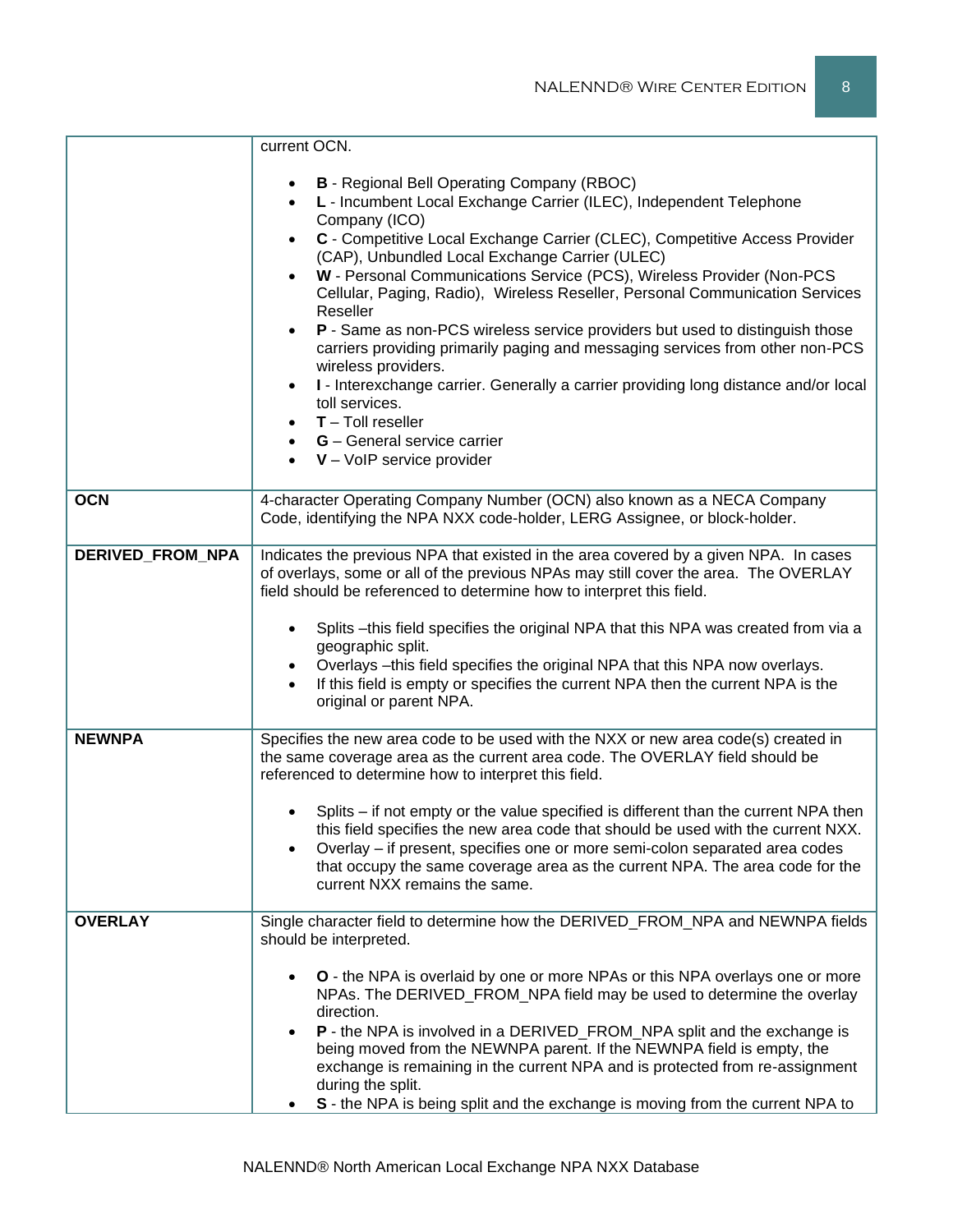|                   | the NEWNPA<br>Empty – if DERIVED_FROM_NPA is not empty then NPA was created from a<br>$\bullet$<br>geographic split of DERIVED_FROM_NPA.                                                                                                                                                                                                                                                                                                                                                     |
|-------------------|----------------------------------------------------------------------------------------------------------------------------------------------------------------------------------------------------------------------------------------------------------------------------------------------------------------------------------------------------------------------------------------------------------------------------------------------------------------------------------------------|
| <b>DISCONNECT</b> | Single character field identifying an exchange that has recently been or is scheduled to<br>be disconnected.                                                                                                                                                                                                                                                                                                                                                                                 |
|                   | <b>D</b> – The exchange has recently been or will be disconnected. The EFFDATE<br>field contains the date of disconnect.<br><b>Blank</b> – the exchange is active                                                                                                                                                                                                                                                                                                                            |
| <b>ADATE</b>      | 8-digit date the block was assigned by NANPA and/or the Pooling Administrator.<br>Formatted as four-digit year, two-digit month, two-digit day of month.                                                                                                                                                                                                                                                                                                                                     |
| <b>EFFDATE</b>    | 8-digit date the block was or becomes effective or was last modified. Formatted as four-<br>digit year, two-digit month, two-digit day of month.                                                                                                                                                                                                                                                                                                                                             |
| <b>FEATURES</b>   | Two-character alphanumeric Central Office type codes for the switch. Generally present<br>for United States wire-line offices.                                                                                                                                                                                                                                                                                                                                                               |
|                   | Multiple codes may be present for a particular switch and if present are concatenated to<br>form a single entry for the field and will require programmatic access to decode.                                                                                                                                                                                                                                                                                                                |
| MTA1              | The Major Trading Area (MTA) or Economic Region the Rate Center is located in or<br>associated with.                                                                                                                                                                                                                                                                                                                                                                                         |
|                   | United States - Major Trading Area. Due to noncontiguous boundaries between<br>$\bullet$<br>MTAs and Rate Centers there may, on occasion, be two MTAs associated with<br>a Rate Center.<br>Canada - Economic Region based on Statistics Canada 2006 Census.<br>٠                                                                                                                                                                                                                             |
| MTA <sub>2</sub>  | Second MTA associated with this Rate Center if any.                                                                                                                                                                                                                                                                                                                                                                                                                                          |
| <b>BTA</b>        | The Basic Trading Area (BTA) the Rate Center is located in. There may be multiple<br>BTAs within a single MTA.                                                                                                                                                                                                                                                                                                                                                                               |
| <b>NXXTYPE</b>    | United States exchanges only.<br>2-digit code identifying the "function" that the Central Office Code (NXX) or Thousands<br>Block is performing. This field further defines the service type specified in the LTYPE<br>field.<br>00 Regular (Plain Old Telephone Service (POTS))<br>01 Mobile<br>$\bullet$<br>02 Dedicated to Paging<br>٠<br>03 Packet Switching<br>04 Dedicated to Cellular<br>05 Testing<br>٠<br>06 Maritime<br>07 Air-to-Ground<br>09 900 Service<br>10 Called Party Pays |
|                   | 11 Information Provider                                                                                                                                                                                                                                                                                                                                                                                                                                                                      |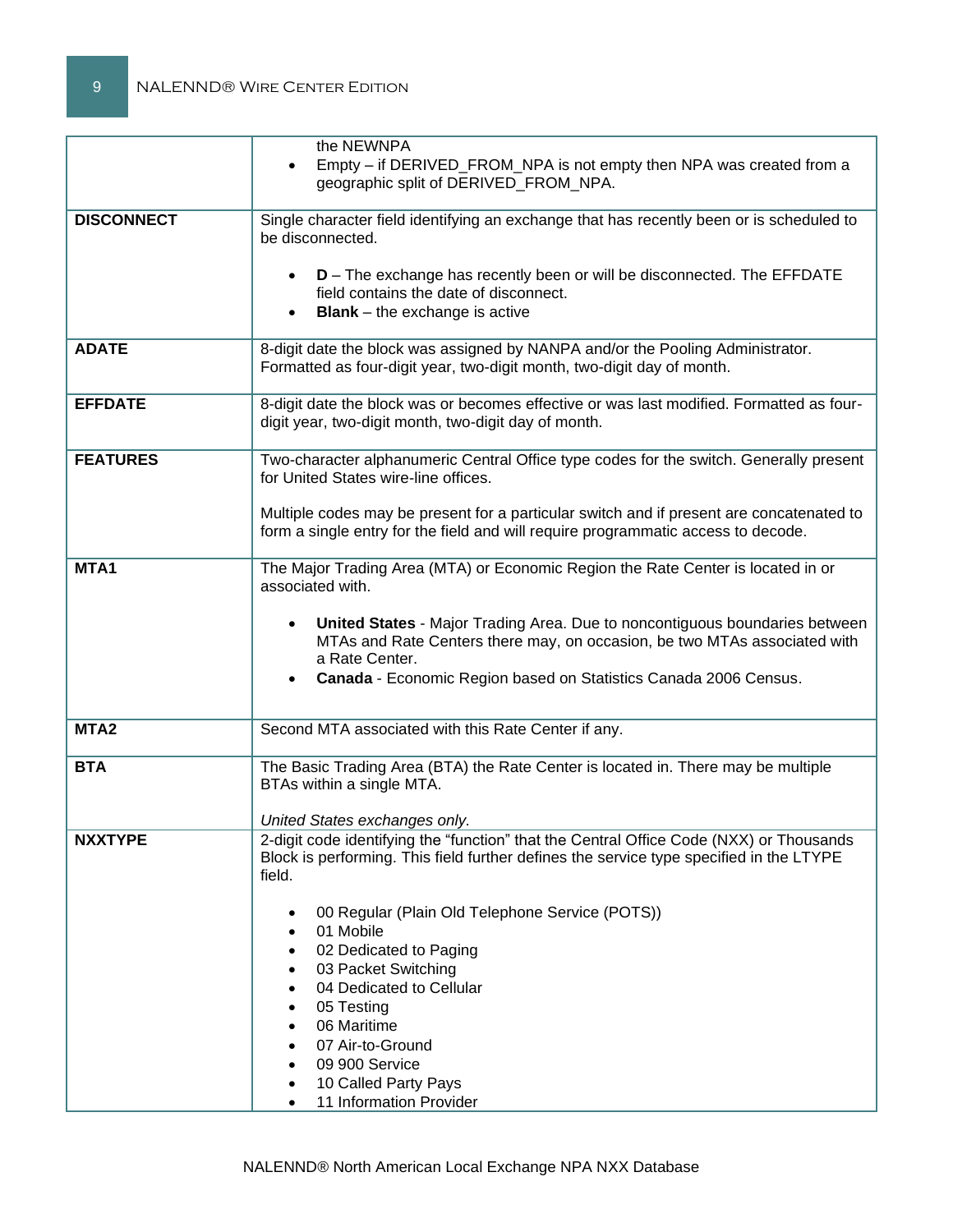|                 | 13 Directory Assistance<br>14 Special Calling Card                                                                                     |
|-----------------|----------------------------------------------------------------------------------------------------------------------------------------|
|                 | 15 Official Exchange                                                                                                                   |
|                 | 16 Originating Only                                                                                                                    |
|                 | 17 Billing Only<br>$\bullet$                                                                                                           |
|                 | 18 Voice over Internet Protocol (VoIP)<br>$\bullet$                                                                                    |
|                 | 30 Broadband<br>$\bullet$                                                                                                              |
|                 | 50 Shared among 3 or more services                                                                                                     |
|                 | 51 Shared between POTS and Mobile                                                                                                      |
|                 | 52 Shared between POTS and Paging                                                                                                      |
|                 | 53 Shared between POTS and VoIP                                                                                                        |
|                 | 54 Shared between POTS and Cellular<br>$\bullet$                                                                                       |
|                 | 55 Special Billing Option - Cellular                                                                                                   |
|                 | 56 Special Billing Option - Paging                                                                                                     |
|                 | 57 Special Billing Option - Mobile<br>$\bullet$                                                                                        |
|                 | 58 Special Billing Option - Shared<br>$\bullet$                                                                                        |
|                 | 60 Selective Special Billing Option - Cellular<br>$\bullet$                                                                            |
|                 | 61 Selective Special Billing Option - Paging<br>$\bullet$                                                                              |
|                 | 62 Selective Special Billing Option - Mobile<br>$\bullet$                                                                              |
|                 | 63 Selective Special Billing Option - Shared<br>$\bullet$                                                                              |
|                 | 64 Personal Communications Service (NPA 500)<br>$\bullet$                                                                              |
|                 | 65 Miscellaneous Service (non-500 PCS, Voice Mail, etc.)<br>$\bullet$                                                                  |
|                 | 66 Shared between POTS and Miscellaneous Service                                                                                       |
|                 | 67 Special Billing Option - PCS/Miscellaneous                                                                                          |
|                 | 68 Selective Special Billing Option - PCS/Miscellaneous<br>$\bullet$                                                                   |
|                 | 77 Oddball Codes                                                                                                                       |
| <b>OLSON</b>    |                                                                                                                                        |
|                 | Internet Assigned Numbers Authority (IANA) time zone database time zone identifier or<br>name for the Rate Center geographic location. |
|                 |                                                                                                                                        |
|                 | The IANA time zone database is also referred to as the tz database, the zoneinfo                                                       |
|                 | database, and the Olson database.                                                                                                      |
|                 |                                                                                                                                        |
| <b>UTC</b>      | Coordinated Universal Time (UTC) offset for the Rate Center geographic location.                                                       |
|                 | Format is +\-HH:MM.                                                                                                                    |
|                 |                                                                                                                                        |
| <b>PORTABLE</b> | Single character Y/N field indicating the NPA NXX or NPA NXX-X has been establish for                                                  |
|                 | "portability".                                                                                                                         |
|                 |                                                                                                                                        |
| <b>LIR</b>      | Name of Local Interconnection Region rate center is assigned to if any.                                                                |
|                 | Canadian Exchanges only.                                                                                                               |
|                 |                                                                                                                                        |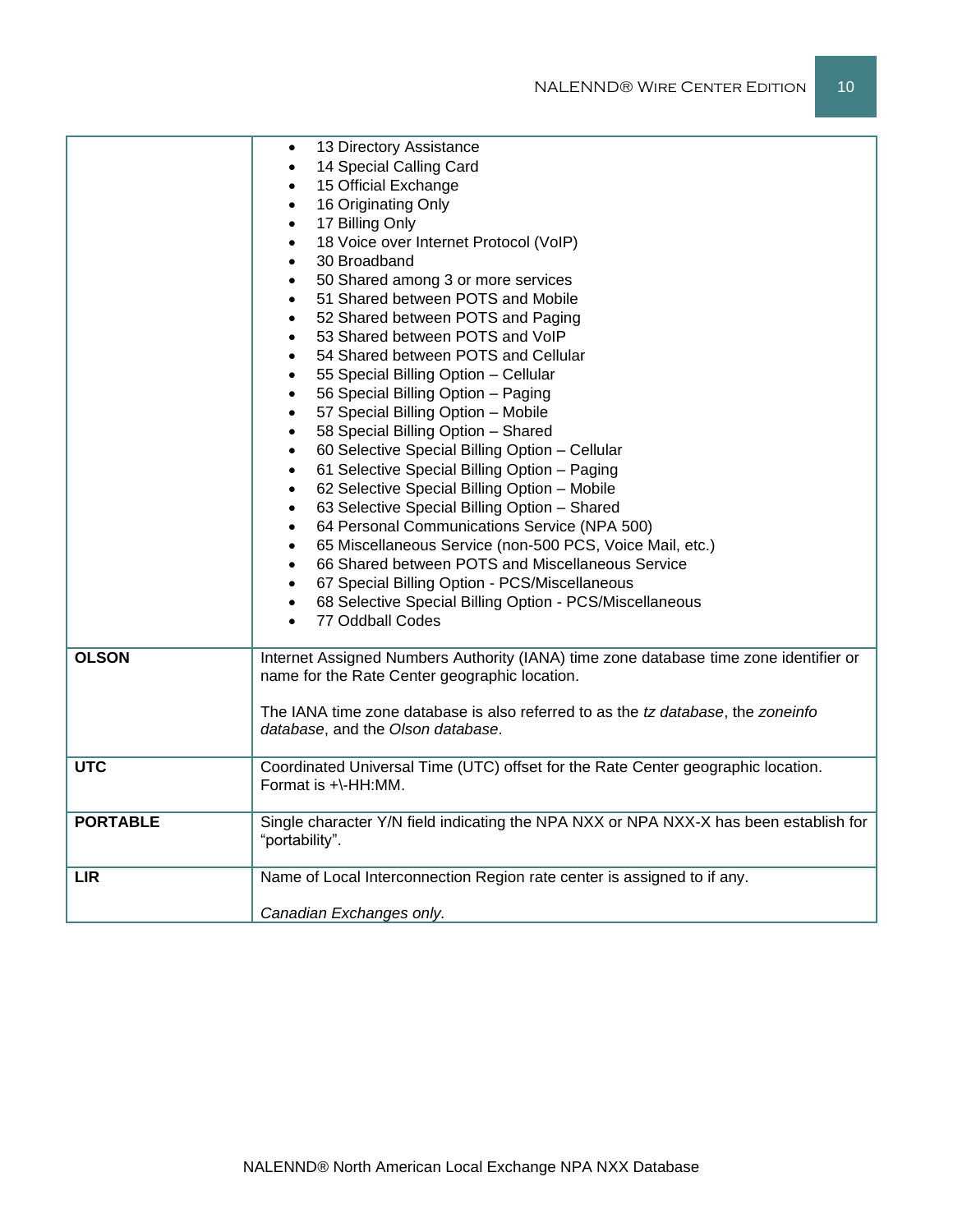# **FILE: ocn.csv**

| <b>Field</b>      | <b>Description</b>                                                                                                                                                                                                                                                                                                                                                                                                                                                                                                                                                                                                                                                                                                                           |
|-------------------|----------------------------------------------------------------------------------------------------------------------------------------------------------------------------------------------------------------------------------------------------------------------------------------------------------------------------------------------------------------------------------------------------------------------------------------------------------------------------------------------------------------------------------------------------------------------------------------------------------------------------------------------------------------------------------------------------------------------------------------------|
| <b>OCN</b>        | 4-character state or regional Operating Company Number (OCN) also known as a NECA<br>Company Code.                                                                                                                                                                                                                                                                                                                                                                                                                                                                                                                                                                                                                                           |
| OVERALL_OCN       | 4-character overall Operating Company Number (OCN).                                                                                                                                                                                                                                                                                                                                                                                                                                                                                                                                                                                                                                                                                          |
| <b>TYPE</b>       | Type of carrier or service provider<br>ILEC - Incumbent Local Exchange Carrier, Independent Telephone Company (ICO)<br>ULEC - Unbundled Local Exchange Carrier<br>RBOC - Regional Bell Operating Company<br>$\bullet$<br>CLEC - Competitive Local Exchange Carrier<br>CAP - Competitive Access Provider<br>$\bullet$<br>IXC - Inter-exchange Carrier<br>$\bullet$<br><b>WRSL</b> - Wireless Reseller<br>$\bullet$<br><b>IPES</b> - Internet Protocol Enabled Services<br>ETHX - Ethernet Exchange<br><b>INTL</b> - International Telecommunications Service Provider<br><b>LRSL</b> - Local Reseller<br><b>WIRELESS - Wireless</b><br><b>PCS</b> - Personal Communications Service<br><b>PCSR</b> - Personal Communications Service Reseller |
| <b>NECA</b>       | PAGING - Paging and Messaging<br>Specifies whether the particular OCN is a National Exchange Carrier Association (NECA)                                                                                                                                                                                                                                                                                                                                                                                                                                                                                                                                                                                                                      |
|                   | member.                                                                                                                                                                                                                                                                                                                                                                                                                                                                                                                                                                                                                                                                                                                                      |
| <b>COMPANY</b>    | The legal or generally formal name of the service provider.                                                                                                                                                                                                                                                                                                                                                                                                                                                                                                                                                                                                                                                                                  |
| <b>DBA</b>        | The commonly recognized business name of the service provider.                                                                                                                                                                                                                                                                                                                                                                                                                                                                                                                                                                                                                                                                               |
| <b>CommonName</b> | The common consumer recognized trade name of the service provider.                                                                                                                                                                                                                                                                                                                                                                                                                                                                                                                                                                                                                                                                           |
| <b>HOLDING</b>    | The service provider holding company if any.                                                                                                                                                                                                                                                                                                                                                                                                                                                                                                                                                                                                                                                                                                 |
| <b>MANAGEMENT</b> | The service provider management company if any.                                                                                                                                                                                                                                                                                                                                                                                                                                                                                                                                                                                                                                                                                              |
| <b>Address</b>    | Headquarters street address.                                                                                                                                                                                                                                                                                                                                                                                                                                                                                                                                                                                                                                                                                                                 |
| Address2          | Headquarters additional address information.                                                                                                                                                                                                                                                                                                                                                                                                                                                                                                                                                                                                                                                                                                 |
| <b>CITY</b>       | Headquarters city or location name.                                                                                                                                                                                                                                                                                                                                                                                                                                                                                                                                                                                                                                                                                                          |
| <b>STATE</b>      | Headquarters state or province.                                                                                                                                                                                                                                                                                                                                                                                                                                                                                                                                                                                                                                                                                                              |
| <b>ZIP</b>        | Headquarters zip or postal code.                                                                                                                                                                                                                                                                                                                                                                                                                                                                                                                                                                                                                                                                                                             |
| <b>COUNTRY</b>    | Headquarters country.                                                                                                                                                                                                                                                                                                                                                                                                                                                                                                                                                                                                                                                                                                                        |
| <b>SMS</b>        | SMS domain name                                                                                                                                                                                                                                                                                                                                                                                                                                                                                                                                                                                                                                                                                                                              |
| Rural             | Carrier is designated a rural carrier. United States exchanges only.                                                                                                                                                                                                                                                                                                                                                                                                                                                                                                                                                                                                                                                                         |

# **FILE: county.csv**

| <b>Field</b>      | <b>Description</b>                                                                   |
|-------------------|--------------------------------------------------------------------------------------|
| <b>CountyCode</b> | County, county equivalent, or census division code                                   |
|                   | United States - 5-digit Federal Information Processing System (FIPS) County<br>code. |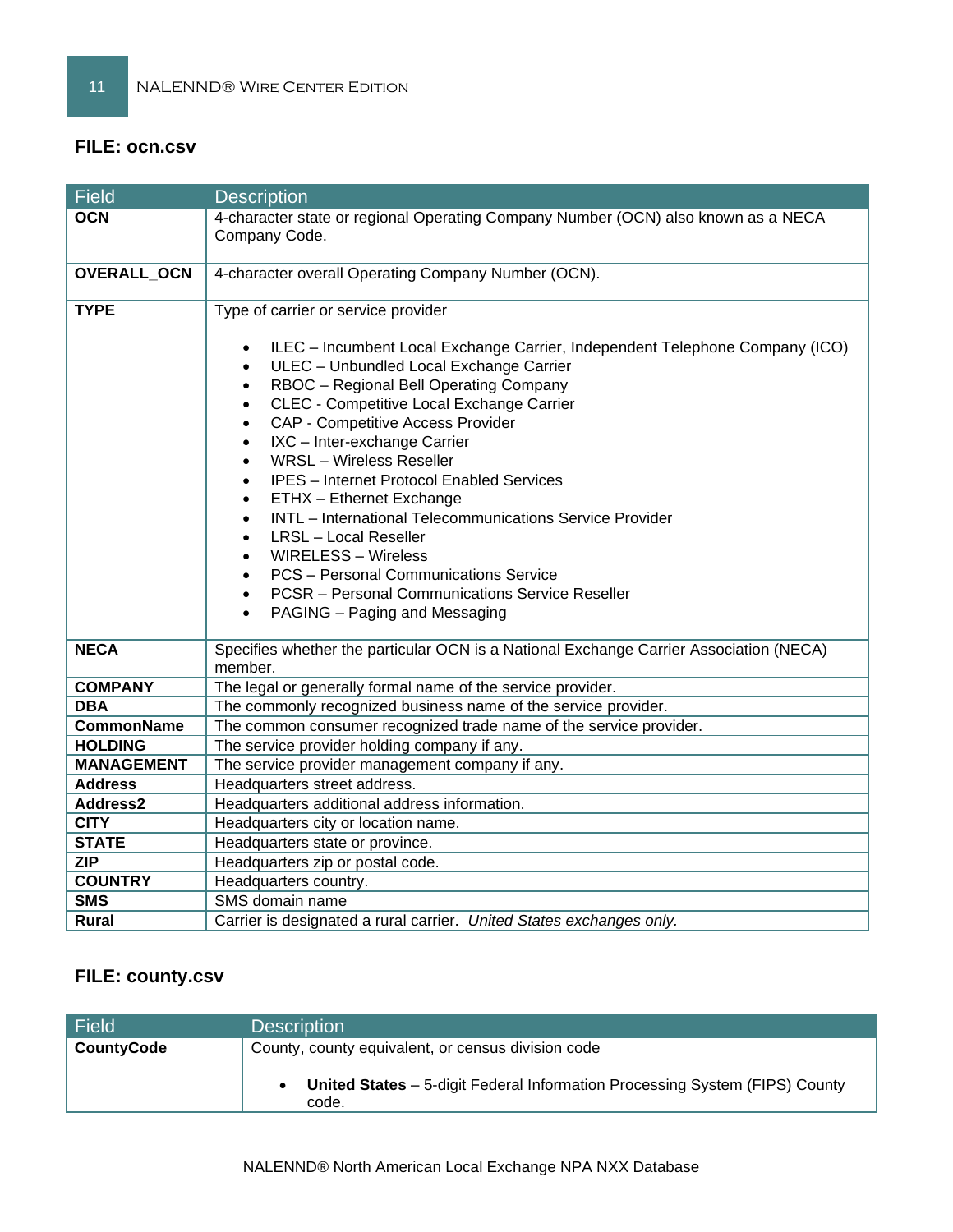|                   | <b>Canada</b> – 4-digit Statistics Canada census division code<br>$\bullet$                                                                                  |
|-------------------|--------------------------------------------------------------------------------------------------------------------------------------------------------------|
| Country           | Two-character ISO 3166-1 Country Code                                                                                                                        |
| <b>State</b>      | Two-character state, province, or territory abbreviation                                                                                                     |
| <b>Name</b>       | Name of county or county equivalent                                                                                                                          |
| <b>Type</b>       | Organizational recognition of the county                                                                                                                     |
| LandArea          | Land area in square miles                                                                                                                                    |
| <b>Population</b> | County, county equivalent population.<br>United States - U.S. Census Bureau 2018 population estimate.<br>Canada - Statistics Canada reported 2016 population |

# **FILE: mta.csv**

| <b>Field</b>       | <b>Description</b>                                                                                                                                                              |
|--------------------|---------------------------------------------------------------------------------------------------------------------------------------------------------------------------------|
| <b>MTA</b>         | Major Trading Area (MTA) or Economic Region code<br><b>United States - Major Trading Area.</b><br>$\bullet$<br>Canada - Economic Region based on Statistics Canada 2006 Census. |
| <b>Country</b>     | Two-character ISO 3166-1 Country Code                                                                                                                                           |
| <b>Market Name</b> | Unabbreviated market name.                                                                                                                                                      |

## **FILE: bta.csv**

| Field          | Description'               |
|----------------|----------------------------|
| BTA            | Basic Trading Area code    |
| <b>BTAName</b> | Unabbreviated market name. |

# **FILE: cbsa.csv**

| <b>Field</b>     | <b>Description</b>                                                                                                                                                                                                                                        |
|------------------|-----------------------------------------------------------------------------------------------------------------------------------------------------------------------------------------------------------------------------------------------------------|
| <b>CBSA</b>      | Metropolitan statistical area code<br>United States - 5-digit Office of Management and Budget to the Core Based<br>Statistical Area (CBSA) code<br>Canada - 3-digit Statistics Canada Census Metropolitan Area (CMA) or Census<br>Agglomeration (CA) code |
| <b>CSA</b>       | Three-digit Combined Statistical Area code if the CBSA is part of a larger statistical area.                                                                                                                                                              |
| <b>AREA NAME</b> | Area name                                                                                                                                                                                                                                                 |
| <b>STATE</b>     | State or province abbreviation                                                                                                                                                                                                                            |
| <b>AREA TYPE</b> | Recognized area type                                                                                                                                                                                                                                      |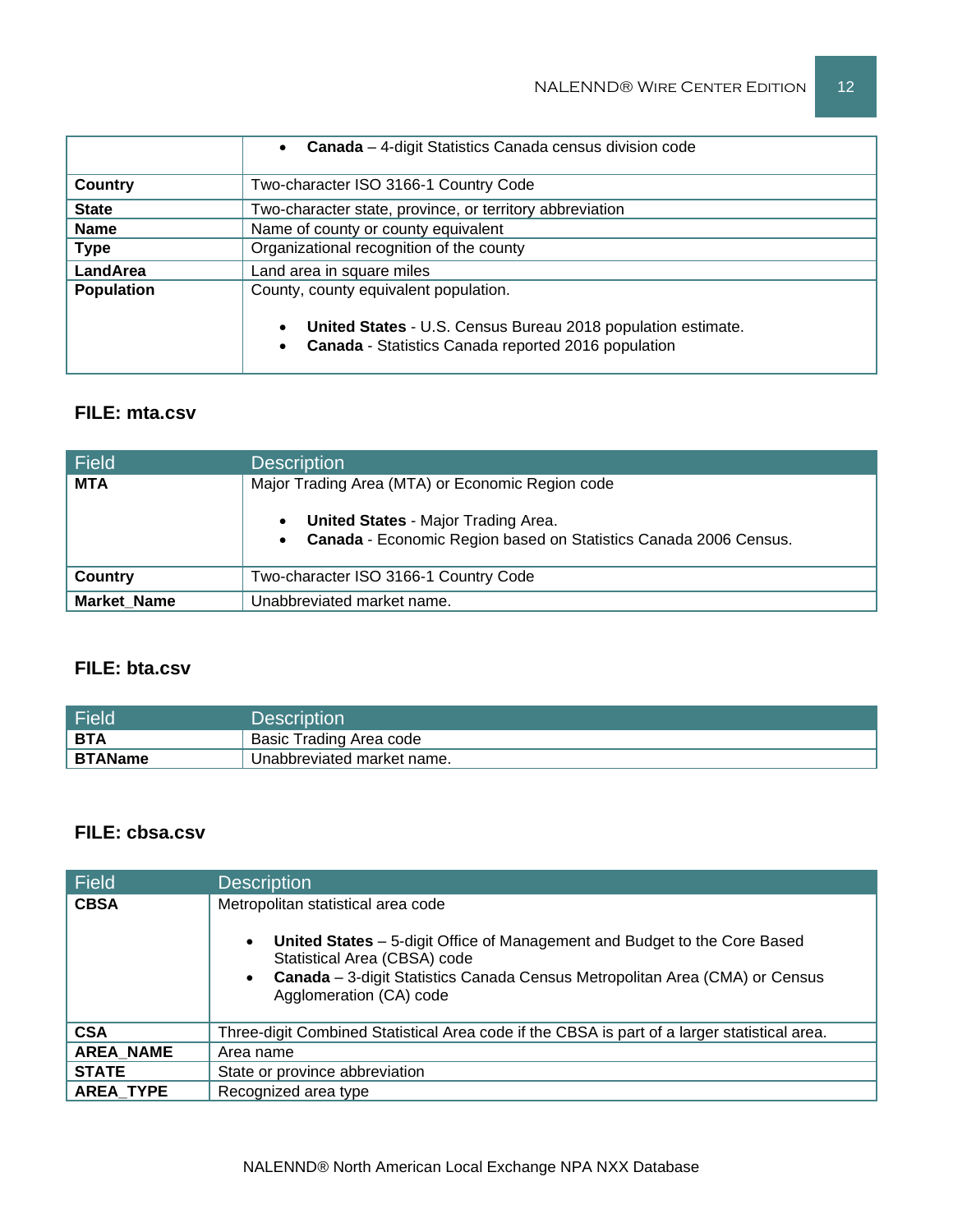## **FILE: msa.csv**

| <b>Field</b>      | <b>Description</b>                                                                                                                                                            |
|-------------------|-------------------------------------------------------------------------------------------------------------------------------------------------------------------------------|
| <b>MSA</b>        | 4-digit code assigned by the Office of Management and Budget to the MSA or PMSA code.                                                                                         |
| <b>TYPE</b>       | Identifies whether the code is an MSA (Metropolitan Statistical Area), PMSA (Primary<br>Metropolitan Statistical Area), or CMSA (Consolidated Metropolitan Statistical Area). |
| <b>NAME</b>       | Official name of the MSA, PMSA or CMSA.                                                                                                                                       |
| <b>CMSA</b>       | 2-digit code to identify the CMSA.                                                                                                                                            |
| <b>POPULATION</b> | Estimated year 2000 population                                                                                                                                                |

# **FILE: cofeatures.csv**

| Field               | <b>Description</b>                                                    |
|---------------------|-----------------------------------------------------------------------|
| <b>FEATURE CODE</b> | Two-character alphanumeric feature code.                              |
| FEATURE TYPE!       | Short descriptive title of the feature                                |
| <b>DESCRIPTION</b>  | Descriptive explanation of the feature of the central office feature. |

# **FILE: wire\_centers.csv**

| <b>Field</b> | <b>Description</b>                                                                                                                                                                        |
|--------------|-------------------------------------------------------------------------------------------------------------------------------------------------------------------------------------------|
| <b>CLLI</b>  | Eight character CLLI code used to uniquely identify the wire center. This code is<br>equivalent to the first eight characters of the Central Office eleven character switch CLLI<br>code. |
| ν            | 5-digit wire center vertical coordinate.                                                                                                                                                  |
| н            | 5-digit wire center horizontal coordinate.                                                                                                                                                |
| <b>Name</b>  | Name of the wire center                                                                                                                                                                   |
| City         | City the wire center is located in.                                                                                                                                                       |
| <b>State</b> | 2-character state, province, or territory abbreviation.                                                                                                                                   |
| Country      | 2-character ISO 3166 country code.                                                                                                                                                        |
| Latitude     | Latitude of the wire center specified in decimal degrees.                                                                                                                                 |
| Longitude    | Longitude of the wire center specified in decimal degrees.                                                                                                                                |

# **FILE: lata.csv**

| Field           | <b>Description</b>                                                                                                                                                                                                                                                  |
|-----------------|---------------------------------------------------------------------------------------------------------------------------------------------------------------------------------------------------------------------------------------------------------------------|
| l LATA          | 3 or 5 digit Local Access and Transport Area (LATA) code. Technically LATA codes are 3-digits,<br>some Florida LATA codes may indicate 5-digits, for these codes the last two digits are the LATA<br>sub-zone which represents Equal Access Exchange Areas (EAEAs). |
| <b>STATE</b>    | Two character state, province, or territory abbreviation for the LATA location.                                                                                                                                                                                     |
| <b>COUNTRY</b>  | Two character ISO 3166 Country Code for LATA location.                                                                                                                                                                                                              |
| <b>LOCATION</b> | LATA name                                                                                                                                                                                                                                                           |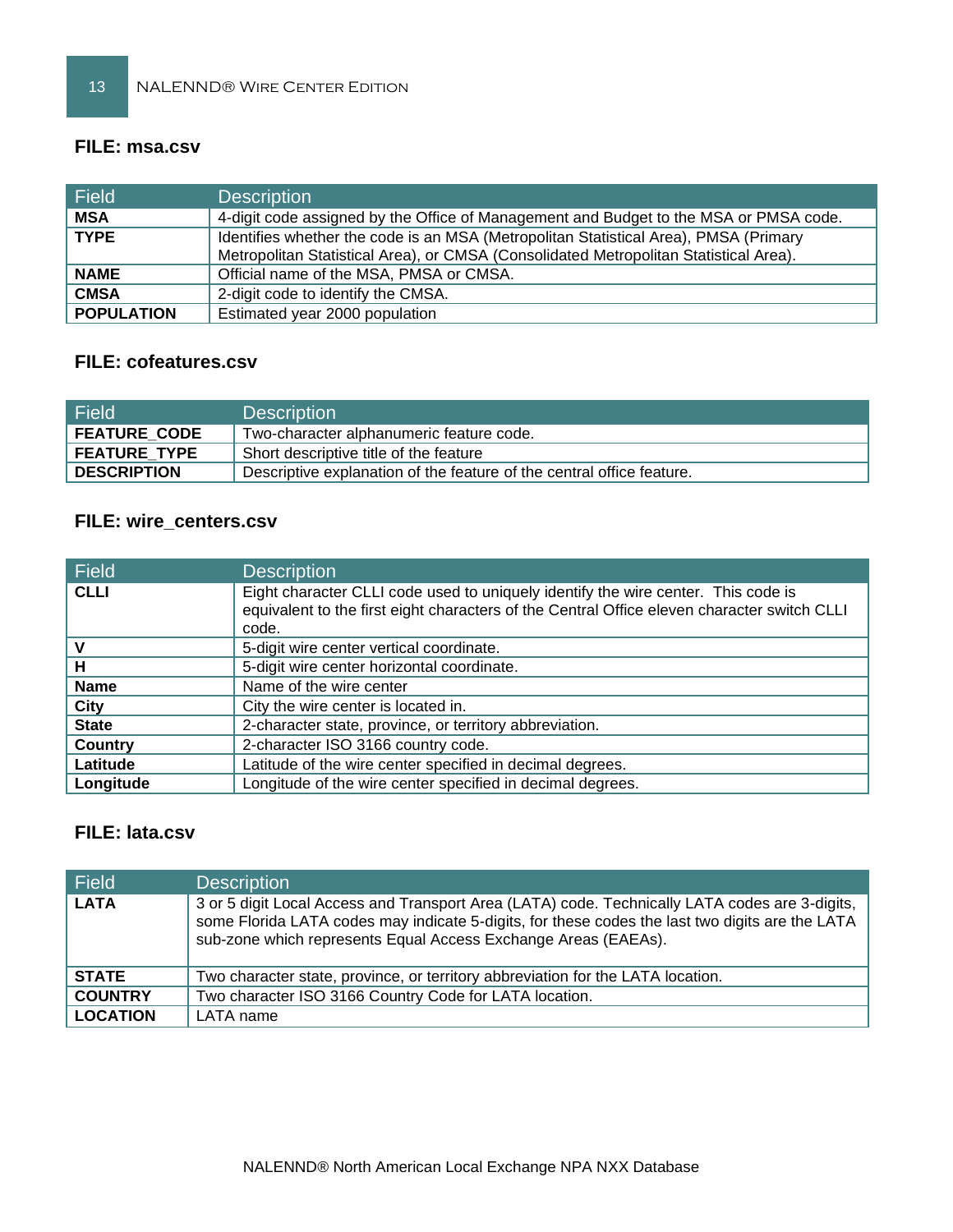# **GLOSSARY**

#### **Basic Trading Area (BTA)**

*United States Basic Trading Areas* are based on the Rand McNally 1992 Commercial Atlas & Marketing Guide, 123rd Edition, at pages 38-39, with the following additions: American Samoa (492), Guam (490), Northern Mariana Islands (493), San Juan, Puerto Rico (488), Mayagüez/Aguadilla-Ponce, Puerto Rico (489), and the United States Virgin Islands (491).

#### **Central Office**

Also referred to as a *Wire Center* or *End Office*, a *Central Office* is the building where end user lines are joined to switching equipment that connects other end users to each other, both locally and via long distance carriers. The central office contains the associated inside plant network elements required to perform this function, such as distribution frames, interoffice facility termination points, and so on.

#### **Local Access and Transport Area (LATA)**

A *Local Access and Transport Area* defines the area within which those local Service Providers directly addressed by the 1984 Modified Final Judgment (MFJ) (i.e. AT&T Divestiture) are permitted to carry traffic. Cross-LATA traffic, except in isolated wavered cases, is handled by interexchange carriers. Although LATA restrictions do not apply to companies not addressed by the MFJ, due to the various interconnection needs among carriers, the influence of LATA restrictions impacts all carriers to a degree.

#### **Local Interconnection Region (LIR)**

A *Local Interconnection Region* is a geographic area specified by an ILEC within which traffic is exchanged with CLECs on a Bill and Keep basis as specified in Telecom Decision CRTC 2004-46.

#### **Major Trading Area (MTA)**

*United States Major Trading Areas* are based on the Rand McNally 1992 Commercial Atlas & Marketing Guide, 123rd Edition, at pages 38-39 and are used by the U.S. Federal government for determining service areas for some wireless Service Providers.

#### **North American Numbering Plan (NANP)**

The *NANP* is the basic numbering scheme for the telecommunications networks in the following 19 countries in ITU Country Code 1: Anguilla, Antigua & Barbuda, Bahamas, Barbados, Bermuda, British Virgin Islands, Canada, Cayman Islands, Dominica, Dominican Republic, Grenada, Jamaica, Montserrat, St. Kitts & Nevis, St. Lucia, St. Vincent & the Grenadines, Trinidad & Tobago, Turks & Caicos Islands, and the United States of America (including Puerto Rico, the U.S. Virgin Islands, Guam, the Commonwealth of the Northern Mariana Islands, and American Samoa).

#### **National Exchange Carrier Association (NECA)**

Formed in 1983 by the Federal Communications Commission (FCC), NECA is a not-for-profit corporation whose members are local telephone companies. NECA provides Company Codes, used to identify telecommunications carriers and service providers; and helps administer the FCC access charge plan and other federal and state telecommunications programs.

#### **Numbering Plan Area (NPA)**

*Numbering Plan Area*, also called *Area Code*. An NPA is the 3-digit code that occupies the A, B, and C positions in the 10-digit NANP format that applies throughout the NANP serving area. NPAs are of the form NXX, where N represents the digits 2-9 and X represents any digit 0-9. In the NANP, NPAs are classified as either geographic or non-geographic.

#### **Rate Center**

A *Rate Center* is technically the approximate midpoint of a geographical area called a *Rate Exchange Area*, although the term Rate Center has also been used synonymously with the geographic area itself. The Rate Center point is used as basis to determine mileage between Rate Centers. Rate Exchange Area and Rate Center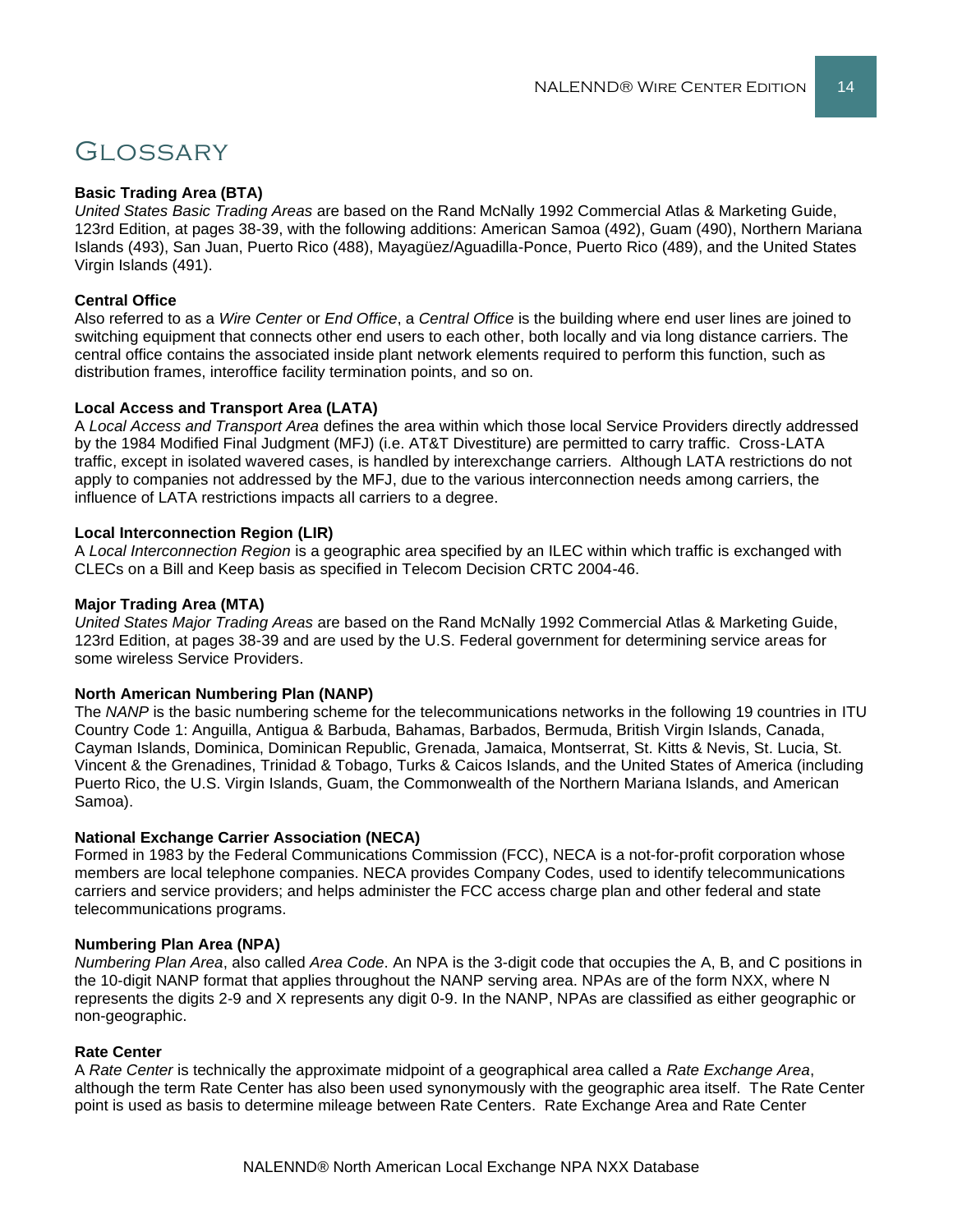information, as well as other aspects (e.g. V&H) are addressed and defined in local exchange tariffs filed with each state commission by Service Providers operating in each state.

#### **Thousands Block Number Pooling**

*Thousands-block number pooling* is a process by which the 10,000 numbers in a central office code (NXX) are separated into ten sequential blocks of 1,000 numbers each (thousands-blocks), and allocated separately within a Rate Center. Number Pooling has been established in accordance with the FCC Report and Order No. 00-104 and the INC Thousands Block Pooling Administration Guidelines (INC 99-0127-023).

#### **Wire Center**

*Wire Center* is often used interchangeably with the terms *Central Office* and *switch*. Technically, the wire center is the location where the local exchange carrier terminates subscriber local loops, along with the testing facilities necessary to maintain them. A wire center can be a building or space within a building that serves as an aggregation point on a local exchange carrier's network, where transmission facilities and circuits are connected or switched. "Wire Center" can also denote a building in which one or more central office, used for the provision of exchange services and access services, is located.

#### **V&H Coordinates**

Vertical and Horizontal (V&H) coordinates have been used in telephony since the late 1950's as a means to determine "airline" distance between two points using a simple "distance" formula. The projection algorithm uses latitude and longitude as well as various other factors in deriving the coordinate values. These coordinates are used to identify geographic locations and calculate relative distances between network elements (e.g. switch locations), and between Rate Centers.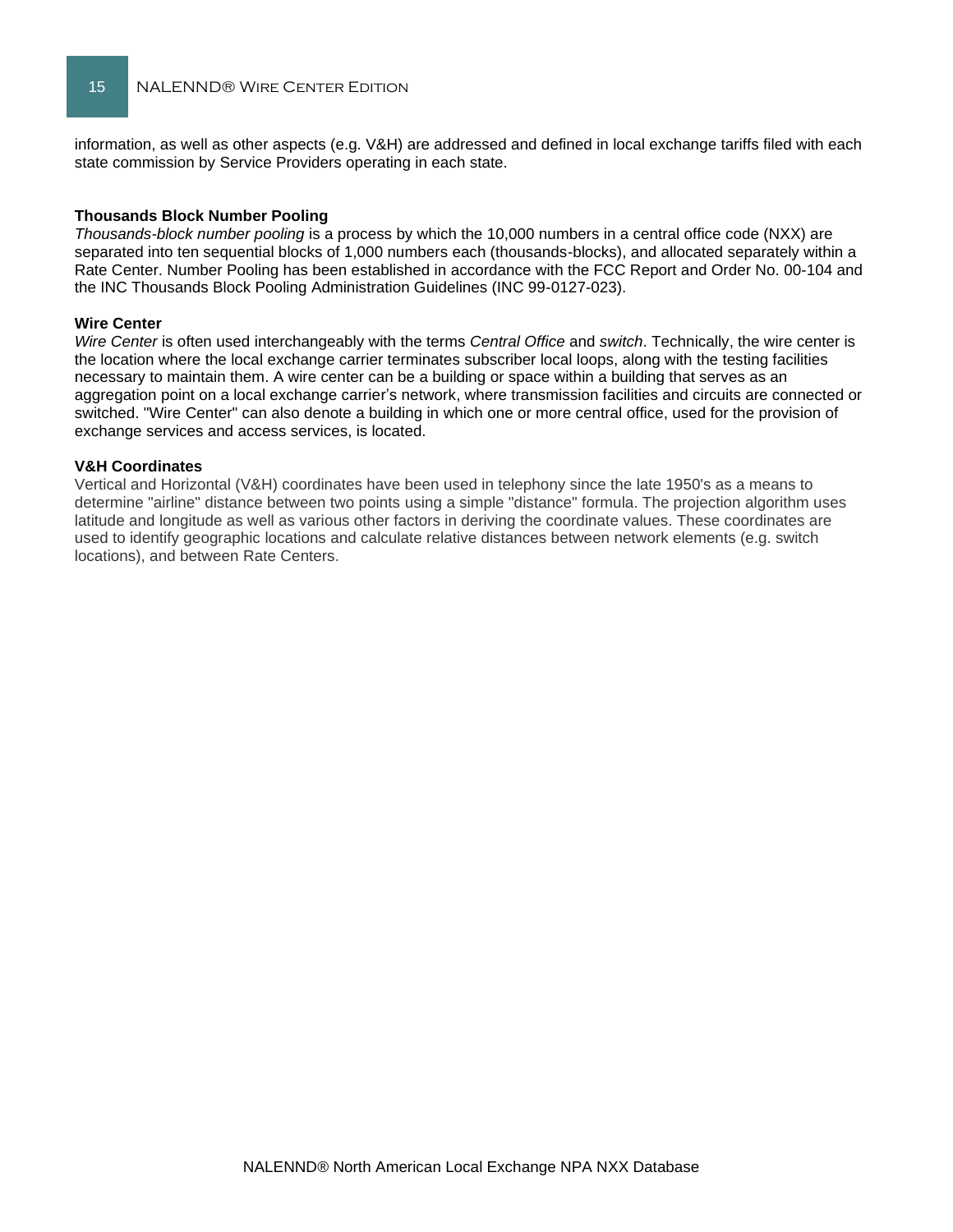# SQL Scripts and Schemas

## **MySQL**

```
CREATE DATABASE if not exists `nalennd_wire`;
USE `nalennd_wire`;
DROP TABLE IF EXISTS `npanxx`;
CREATE TABLE `npanxx` (
        `NPA` char(3) NOT NULL,
       `NXX` char(3) NOT NULL,
       `BLOCK_ID` char(1) NOT NULL,
        `TBP IND` char(1) DEFAULT NULL,
       `LATA` char(5) DEFAULT NULL,
       `LTYPE` char(1) DEFAULT NULL,
        `CONTAM` char(1) DEFAULT NULL,
        `STATE` char(2) DEFAULT NULL,
       `COUNTRY` char(2) DEFAULT NULL,
       `WC` varchar(128) DEFAULT NULL,<br>`WCV` int(11) NOT NULL DEFAULT
             int(11) NOT NULL DEFAULT '0',
       `WCH` int(11) NOT NULL DEFAULT '0',
       `SWITCH` char(11) DEFAULT NULL,
        `RCSTATUS` char(2) DEFAULT NULL,
        `RCTYPE` char(1) DEFAULT NULL,
       `RC` char(10) DEFAULT NULL,
        `RCV` int(11) NOT NULL DEFAULT '0',
        `RCH` int(11) NOT NULL DEFAULT '0',
       `RCLONG` varchar(128) DEFAULT NULL,
       `TZ` char(2) DEFAULT NULL,
        `DST` char(1) DEFAULT NULL,
        `ZIP` varchar(7) DEFAULT NULL,
       `ZIP2` varchar(7) DEFAULT NULL,
       `ZIP3` varchar(7) DEFAULT NULL,
        `ZIP4` varchar(7) DEFAULT NULL,
       `FIPS` char(5) DEFAULT NULL,
       `FIPS2` char(5) DEFAULT NULL,
        `FIPS3` char(5) DEFAULT NULL,
        `CBSA` char(5) DEFAULT NULL,
       `CBSA2` char(5) DEFAULT NULL,
       `MSA` char(4) DEFAULT NULL,
        `PMSA` char(4) DEFAULT NULL,
        `LATITUDE` double NOT NULL DEFAULT '0',
       `LONGITUDE` double NOT NULL DEFAULT '0',
        `OCN_CATEGORY` char(1) DEFAULT NULL,
        `OCN` char(4) DEFAULT NULL,
       `DERIVED_FROM_NPA` char(3) DEFAULT NULL,
       `NEWNPA` varchar(35) DEFAULT NULL,
        `OVERLAY` char(1) DEFAULT NULL,
        `DISCONNECT` char(1) DEFAULT NULL,
       `ADATE` date DEFAULT NULL,
        `EFFDATE` date DEFAULT NULL,
        `FEATURES` text,
       `MTA1` int(11) NOT NULL DEFAULT '0',
       `MTA2` int(11) NOT NULL DEFAULT '0',
        `BTA` int(11) NOT NULL DEFAULT '0',
        `NXXTYPE` char(2) DEFAULT NULL,
       `OLSON` varchar(128) DEFAULT NULL,
        `UTC` char(6) DEFAULT NULL,
        `PORTABLE` char(1) DEFAULT NULL,
       `LIR` varchar(128) DEFAULT NULL,
       PRIMARY KEY (`NPA`,`NXX`,`BLOCK_ID`),
) ENGINE=MyISAM DEFAULT CHARSET=utf8;
```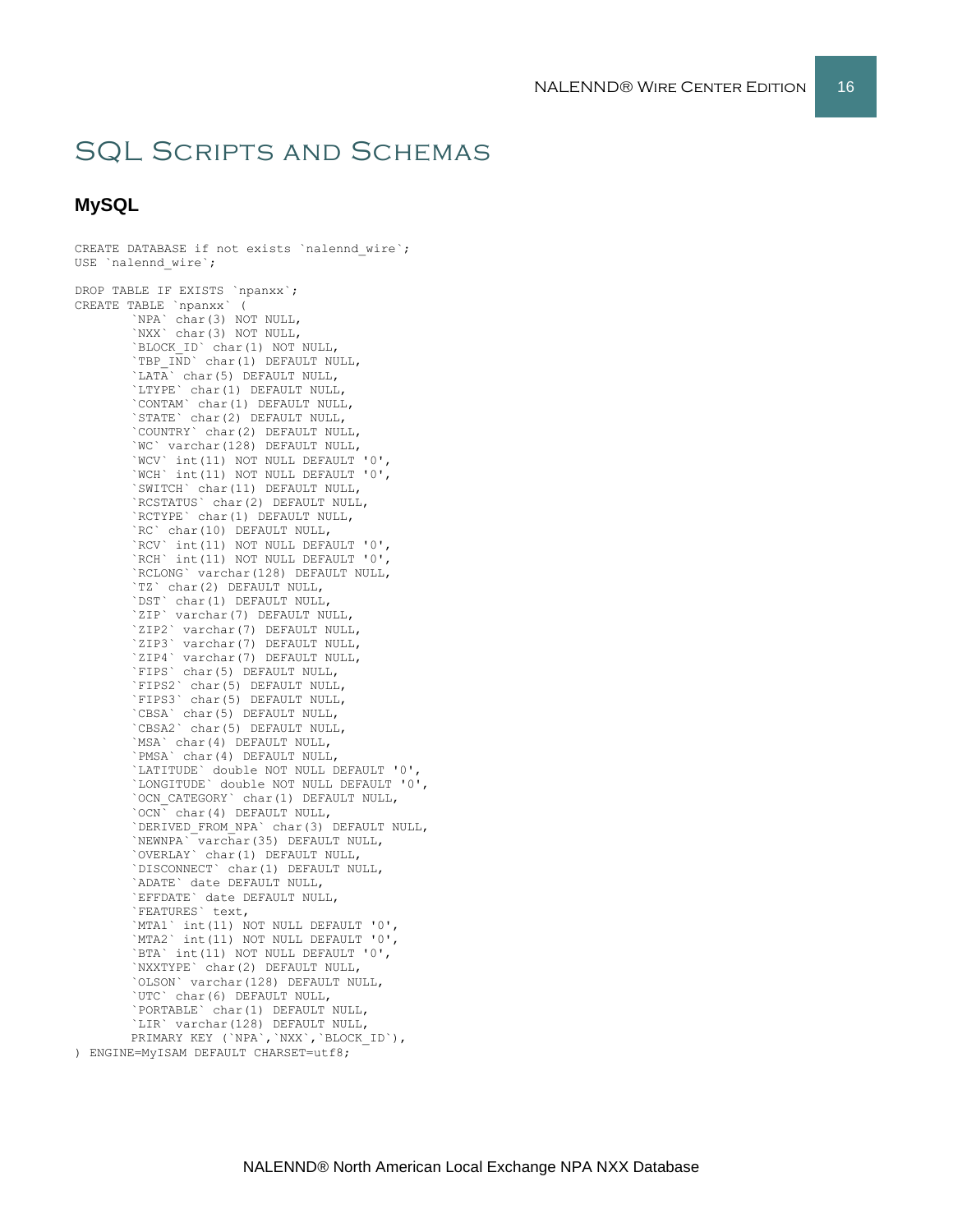17 NALENND® Wire Center Edition

```
DROP TABLE IF EXISTS `mta`;
CREATE TABLE `mta`(
       `MTA` int(11) NOT NULL,
        `Country` char(2) default NULL,
        `Market_Name ` varchar(128) default NULL,
       PRIMARY KEY (`MTA `)
) ENGINE=MyISAM DEFAULT CHARSET=utf8;
DROP TABLE IF EXISTS `msa`;
CREATE TABLE `msa` (
        `MSA` CHAR(4) NOT NULL,
        `TYPE` VARCHAR(8) DEFAULT NULL,
       `NAME` VARCHAR(128) DEFAULT NULL,
        `CMSA` CHAR(2) DEFAULT NULL,
       `POPULATION` INT DEFAULT NULL,
       PRIMARY KEY (`MSA`)
) ENGINE=MyISAM DEFAULT CHARSET=utf8;
DROP TABLE IF EXISTS `lata`;
CREATE TABLE `lata` (
        `LATA` CHAR(5) NOT NULL,
       `STATE` CHAR(2) DEFAULT NULL,
       `COUNTRY` CHAR(2) DEFAULT NULL,
       `LOCATION` VARCHAR(64) DEFAULT NULL,
       PRIMARY KEY (`LATA`)
) ENGINE=MyISAM DEFAULT CHARSET=utf8;
DROP TABLE IF EXISTS `county`;
CREATE TABLE `county` (
        `CountyCode` CHAR(5) NOT NULL,
       `Country` CHAR(2) DEFAULT NULL,
        `State` CHAR(2) DEFAULT NULL,
        `Name` VARCHAR(128) DEFAULT NULL,
       `Type` VARCHAR(80) DEFAULT NULL,
       `LandArea` INT(11) DEFAULT NULL,
        `Population` INT(11) DEFAULT NULL,
       PRIMARY KEY (`CountyCode`)
) ENGINE=MyISAM DEFAULT CHARSET=utf8;
DROP TABLE IF EXISTS `cofeatures`;
CREATE TABLE `cofeatures`(
       `FEATURE_CODE` char(2) NOT NULL,
        `FEATURE_TYPE` varchar(128) default NULL,
       `DESCRIPTION` text default NULL,
       PRIMARY KEY (`FEATURE_CODE`)
) ENGINE=MyISAM DEFAULT CHARSET=utf8;
DROP TABLE IF EXISTS `cbsa`;
CREATE TABLE `cbsa` (
        `CBSA` CHAR(5) NOT NULL,
       `CSA` CHAR(3) DEFAULT NULL,
       `AREA_NAME` VARCHAR(128) DEFAULT NULL,
       `STATE` VARCHAR(20) DEFAULT NULL,
        `AREA_TYPE` VARCHAR(128) DEFAULT NULL,
       PRIMARY KEY (`CBSA`)
) ENGINE=MyISAM DEFAULT CHARSET=utf8;
DROP TABLE IF EXISTS `bta`;
CREATE TABLE `bta`(
        `BTA` int(11) NOT NULL,
        `BTAName` varchar(128) default NULL,
       PRIMARY KEY (`BTA`)
) ENGINE=MyISAM DEFAULT CHARSET=utf8;
```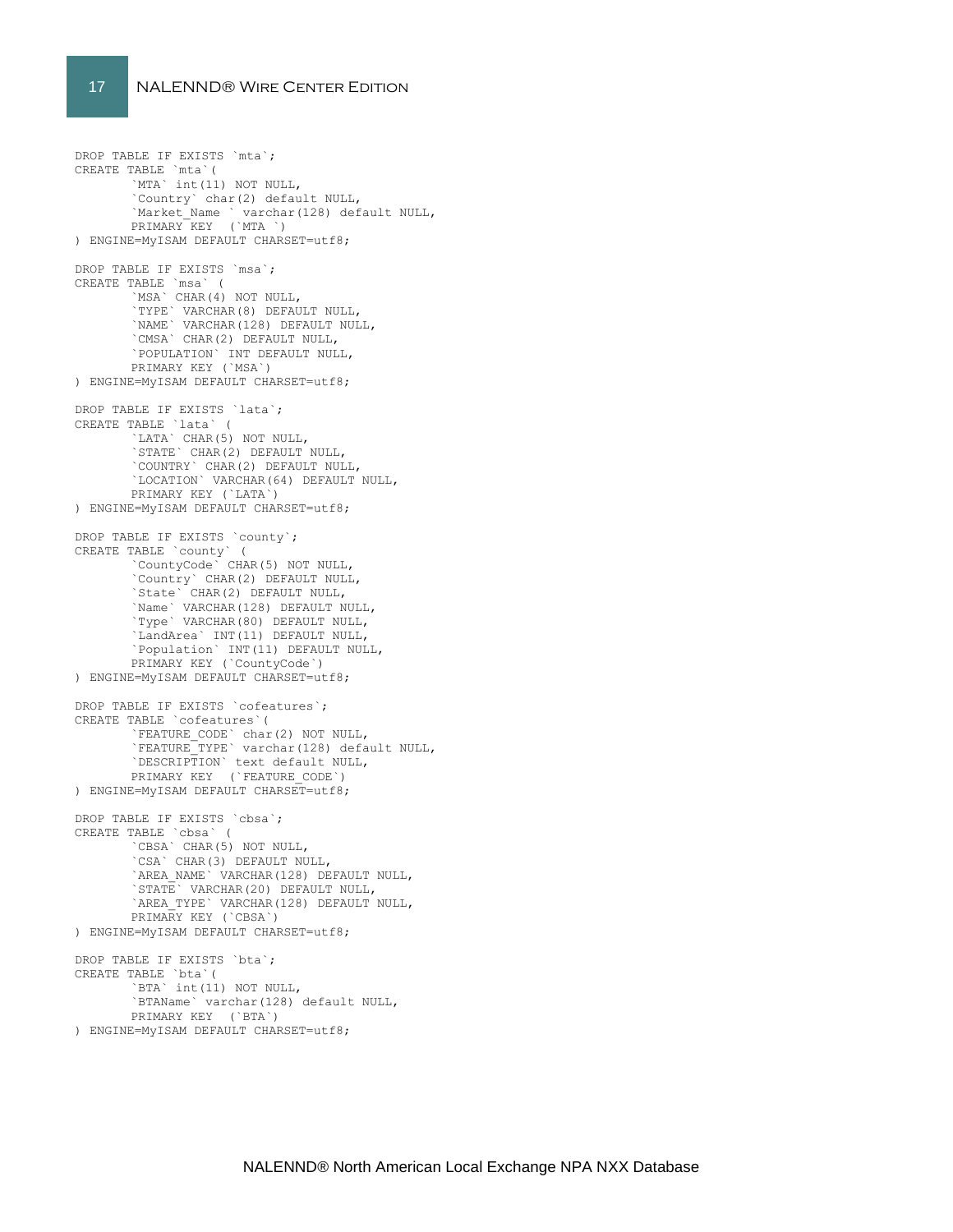```
DROP TABLE IF EXISTS `ocn`;
CREATE TABLE `ocn`(
        `OCN` char(4) NOT NULL,
        `OVERALL_OCN` char(4) default NULL,
        `TYPE` varchar(10) default NULL,
        `NECA` char(1) default NULL,
        `COMPANY` varchar(128) default NULL,
        `DBA` varchar(128) default NULL,
        `CommonName` varchar(128) default NULL,
       `HOLDING` varchar(128) default NULL,
        `MANAGEMENT` varchar(128) default NULL,
        `Address` varchar(128) default NULL,
        `Address2` varchar(70) default NULL,
        `City` varchar(64) default NULL,
        `State` char(2) default NULL,
        `Zip` varchar(10) default NULL,
        `Country` char(2) default NULL,
        `SMS` varchar(128) default NULL,
        `Rural` char(1) default NULL,
        PRIMARY KEY (`OCN`)
) ENGINE=MyISAM DEFAULT CHARSET=utf8;
DROP TABLE IF EXISTS `wire_centers`;<br>CREATE TABLE `wire centers` (
CREATE TABLE `wire_centers
        `CLLI` char(8) NOT NULL,
        `V` int(11) NOT NULL DEFAULT '0',
        `H` int(11) NOT NULL DEFAULT '0',
        `Name` varchar(128) DEFAULT NULL,
        `City` varchar(128) DEFAULT NULL,
        `State` char(2) DEFAULT NULL,
        `Country` char(2) DEFAULT NULL,
        `Latitude` double NOT NULL DEFAULT '0',
        `Longitude` double NOT NULL DEFAULT '0',
        PRIMARY KEY (`CLLI`),
```
) ENGINE=MyISAM DEFAULT CHARSET=utf8;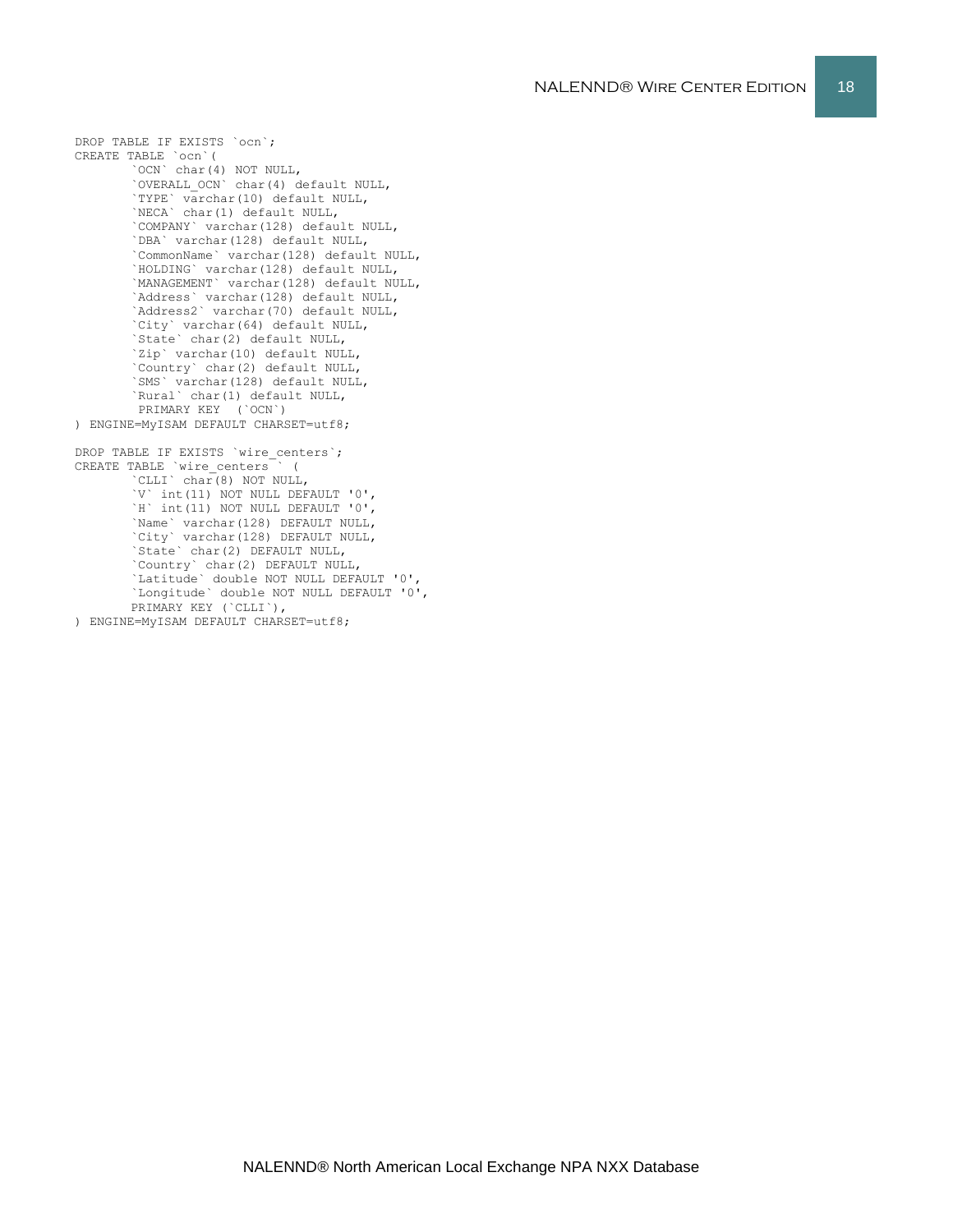## **Microsoft SQL Server**

```
CREATE DATABASE [nalennd] ON PRIMARY 
GO
USE [nalennd]
GO
SET ANSI_NULLS ON
GO
SET QUOTED IDENTIFIER ON
GO
SET ANSI_PADDING ON
GO
CREATE TABLE [dbo].[npanxx](
       [NPA] [char](3) NOT NULL,
        [NXX] [char](3) NOT NULL,
       [BLOCK_ID] [char](1) NOT NULL,
       [TBP_IND] [char](1) NULL,
        [LATA] [char](5) NULL,
        [LTYPE] [char](1) NULL,
       [CONTAM] [char](1) NULL,
       [STATE] [char](2) NULL,
        [COUNTRY] [char](2) NULL,
       [WC] [varchar](128) NULL,
        [WCV] [int] NULL CONSTRAINT [DF npanxx WCV] DEFAULT ((0)),
        [WCH] [int] NULL CONSTRAINT [DF_npanxx_WCH] DEFAULT ((0)),
        [SWITCH] [char](11) NULL,
       [RCSTATUS] [char](2) NULL,
        [RCTYPE] [char](1) NULL,
        [RC] [char](10) NULL,
        [RCV] [int] NULL CONSTRAINT [DF_npanxx_RCV] DEFAULT ((0)),
        [RCH] [int] NULL CONSTRAINT [DF_npanxx_RCH] DEFAULT ((0)),
        [RCLONG] [varchar](128) NULL,
        [TZ] [char](2) NULL,
       [DST] [char](1) NULL,
       [ZIP] [varchar](7) NULL,
        [ZIP2] [varchar](7) NULL,
        [ZIP3] [varchar](7) NULL,
       [ZIP4] [varchar](7) NULL,
       [FIPS] [char](5) NULL,
        [FIPS2] [char](5) NULL,
       [FIPS3] [char](5) NULL,
       [CBSA] [char](5) NULL,
        [CBSA2] [char](5) NULL,
       [MSA] [char](4) NULL,
        [PMSA] [char](4) NULL,
        [LATITUDE] [float] NULL CONSTRAINT [DF npanxx LATITUDE] DEFAULT ((0)),
        [LONGITUDE] [float] NULL CONSTRAINT [D\overline{F} npanxx LONGITUDE] DEFAULT ((0)),
       [OCN_CATEGORY] [char](1) NULL,
       [OCN] [char](4) NULL,
        [DERIVED_FROM_NPA] [char](3) NULL,
       [NEWNPA] [varchar](35) NULL,
       [OVERLAY] [char](1) NULL,
        [DISCONNECT] [char](1) NULL,
        [ADATE] [char](10) NULL,
       [EFFDATE] [char](10) NULL,
        [FEATURES] [varchar](512) NULL,
        [MTA1] [int] NULL CONSTRAINT [DF npanxx MTA1] DEFAULT ((0)),
        [MTA2] [int] NULL CONSTRAINT [DF npanxx MTA2] DEFAULT ((0)),
        [BTA] [int] NULL CONSTRAINT [DF npanxx BTA] DEFAULT ((0)),
        [NXXTYPE] [char](2) NULL,
        [OLSON] [varchar](128) NULL,
       [UTC] [char](6) NULL,
       [PORTABLE] [char](1) NULL,
        [LIR] [varchar](128) NULL,
 CONSTRAINT [PK_npanxx] PRIMARY KEY CLUSTERED 
(
       [NPA] ASC,
```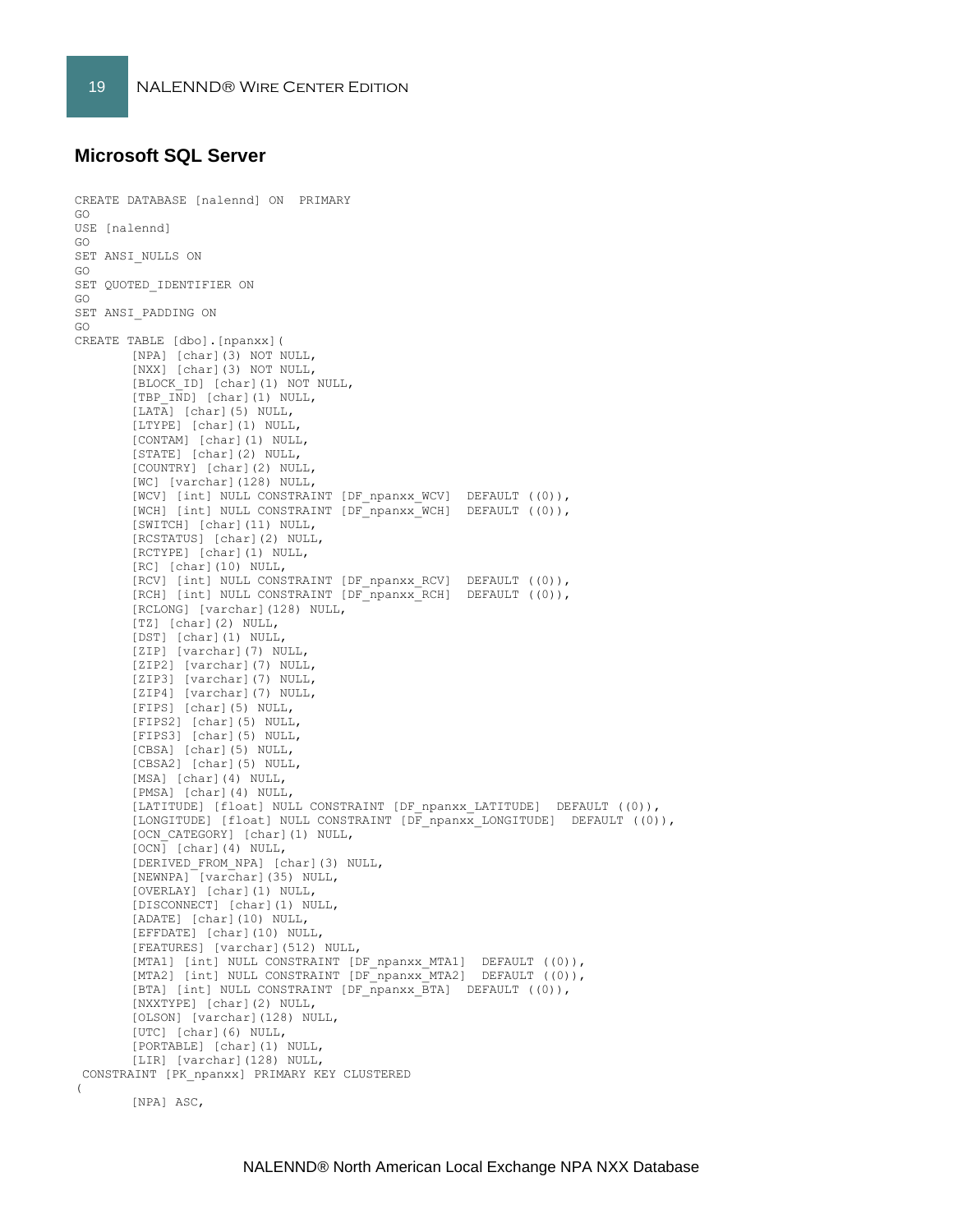```
[NXX] ASC,
       [BLOCK_ID] ASC
) WITH (PAD_INDEX = OFF, STATISTICS_NORECOMPUTE = OFF, IGNORE DUP KEY = OFF, ALLOW ROW LOCKS = ON,
ALLOW_PAGE_LOCKS = ON) ON [PRIMARY]
) ON [PRIMARY]
GO
CREATE TABLE [dbo].[lata](
        [LATA] [char](5) NOT NULL,
        [STATE] [char](2) NULL,
       [COUNTRY] [char](2) NULL,
       [LOCATION] [varchar](64) NULL,
 CONSTRAINT [PK_LATA] PRIMARY KEY CLUSTERED 
(
       [LATA] ASC
)WITH (PAD INDEX = OFF, STATISTICS NORECOMPUTE = OFF, IGNORE DUP KEY = OFF, ALLOW ROW LOCKS = ON,
ALLOW PAGE LOCKS = ON) ON [PRIMARY]) ON [PRIMARY]
GO
CREATE TABLE [dbo].[ocn](
       [OCN] [char](4) NOT NULL,
       [OVERALL_OCN] [char](4) NULL,
       [TYPE] [varchar](10) NULL,
       [NECA] [char](1) NULL,
       [COMPANY] [varchar](128) NULL,
        [DBA] [varchar](128) NULL,
       [CommonName] [varchar](128) NULL,
       [HOLDING] [varchar](128) NULL,
       [MANAGEMENT] [varchar](128) NULL,
       [ADDRESS] [varchar](128) NULL,
       [PO_BOX] [varchar](70) NULL,
       [CITY] [varchar](64) NULL,
       [STATE] [char](2) NULL,
       [ZIP] [varchar](10) NULL,
       [COUNTRY] [char](2) NULL,
       [SMS] [varchar](128) NULL,
       [Rural] [char](1) NULL,
 CONSTRAINT [PK_ocn] PRIMARY KEY CLUSTERED 
(
       [OCN] ASC
)WITH (PAD INDEX = OFF, STATISTICS NORECOMPUTE = OFF, IGNORE DUP KEY = OFF, ALLOW ROW LOCKS = ON,
ALLOW PAGE LOCKS = ON) ON [PRIMARY]) ON [PRIMARY]
GO
CREATE TABLE [dbo].[cofeatures](
       [FEATURE_CODE] [char](2) NOT NULL,
       [FEATURE_TYPE] [varchar](128) NULL,
       [DESCRIPTION] [varchar](1044) NULL,
CONSTRAINT [PK_cofeatures] PRIMARY KEY CLUSTERED 
(
       [FEATURE_CODE] ASC
)WITH (PAD_INDEX = OFF, STATISTICS_NORECOMPUTE = OFF, IGNORE_DUP_KEY = OFF, ALLOW_ROW_LOCKS = ON, 
ALLOW PAGE LOCKS = ON) ON [PRIMARY]) ON [PRIMARY]
GO
CREATE TABLE [dbo].[county](
       [CountyCode] [char](5) NOT NULL,
        [Country] [char](2) NOT NULL,
        [State] [char](2) NOT NULL,
       [Name] [varchar](128) NOT NULL,
       [Type] [varchar](80) NULL,
       [LandArea] [int] NULL,
       [Population] [int] NULL,
 CONSTRAINT [PK_county] PRIMARY KEY CLUSTERED 
(
       [CountyCode] ASC
```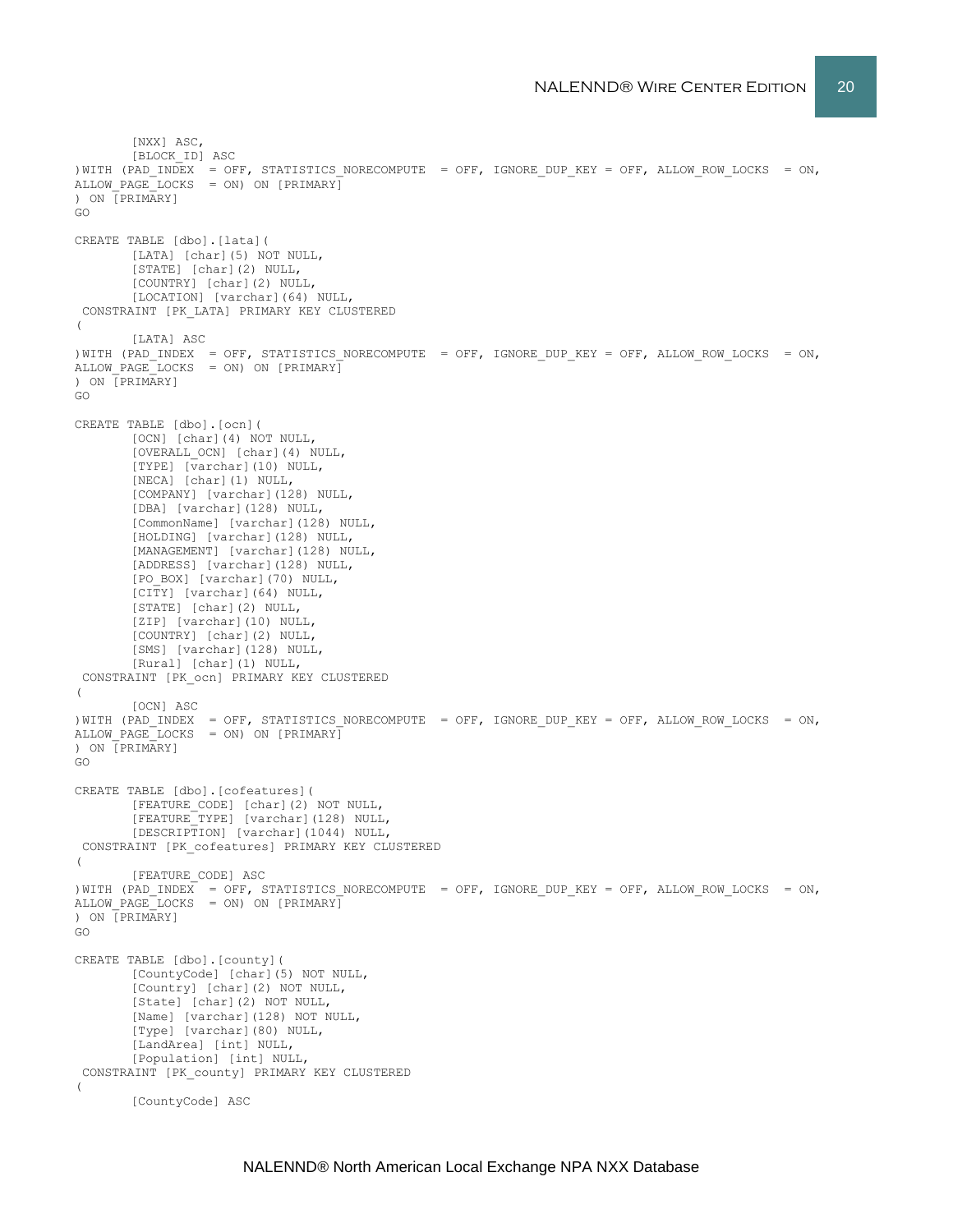#### 21 NALENND® WIRE CENTER EDITION

```
)WITH (PAD_INDEX = OFF, STATISTICS_NORECOMPUTE = OFF, IGNORE_DUP_KEY = OFF, ALLOW_ROW_LOCKS = ON, 
ALLOW PAGE LOCKS = ON) ON [PRIMARY]) ON [PRIMARY]
GO
CREATE TABLE [dbo].[mta](
       [MTA] [int] NOT NULL,
       [Country] [char](2) NOT NULL,
       [Market Name] [varchar](128) NOT NULL,
CONSTRAINT [PK_mta] PRIMARY KEY CLUSTERED 
(
       [MTA] ASC
)WITH (PAD INDEX = OFF, STATISTICS NORECOMPUTE = OFF, IGNORE DUP KEY = OFF, ALLOW ROW LOCKS = ON,
ALLOW PAGE LOCKS = ON) ON [PRIMARY]) ON [PRIMARY]
GO
CREATE TABLE [dbo].[bta](
      [BTA] [char](5) NOT NULL,
       [BTAName] [varchar](128) NOT NULL,
CONSTRAINT [PK_bta] PRIMARY KEY CLUSTERED 
(
       [BTA] ASC
) WITH (PAD INDEX = OFF, STATISTICS NORECOMPUTE = OFF, IGNORE DUP KEY = OFF, ALLOW ROW LOCKS = ON,
ALLOW PAGE LOCKS = ON) ON [PRIMARY]) ON [PRIMARY]
GO
CREATE TABLE [dbo].[cbsa](
       [CBSA] [char](5) NOT NULL,
       [CSA] [char](3) NULL,
       [AREA NAME] [varchar](64) NULL,
       [STATE] [varchar](20) NULL,
       [AREA_TYPE] [varchar](64) NULL,
CONSTRAINT [PK_cbsa] PRIMARY KEY CLUSTERED 
(
       [CBSA] ASC
) WITH (PAD_INDEX = OFF, STATISTICS NORECOMPUTE = OFF, IGNORE DUP KEY = OFF, ALLOW ROW LOCKS = ON,
ALLOW PAGE LOCKS = ON) ON [PRIMARY]) ON [PRIMARY]
GO
```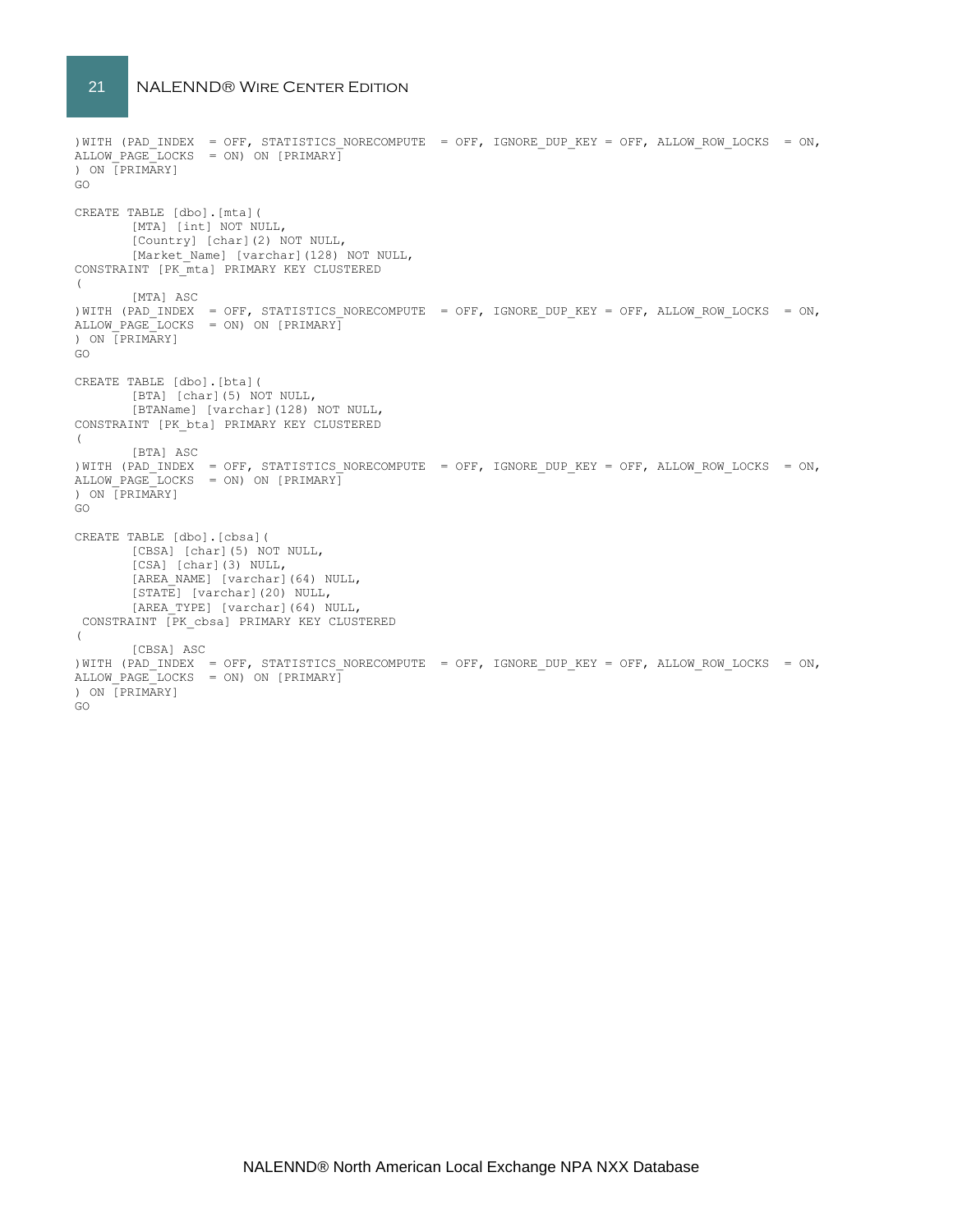```
CREATE TABLE [dbo].[msa](
       [MSA] [char](4) NOT NULL,
       [TYPE] [varchar](8) NULL,
        [NAME] [varchar](128) NULL,
        [CMSA] [char](2) NULL,
       [POPULATION] [int] NULL,
CONSTRAINT [PK_msa] PRIMARY KEY CLUSTERED 
\left([MSA] ASC
) WITH (PAD INDEX = OFF, STATISTICS NORECOMPUTE = OFF, IGNORE DUP KEY = OFF, ALLOW ROW LOCKS = ON,
ALLOW_PAGE_LOCKS = ON) ON [PRIMARY]
) ON [PRIMARY]
GO
CREATE TABLE [dbo].[wire_centers](
       [CLLI] [char](8) NOT NULL,
       [V] [int] NULL CONSTRAINT [DF_wire_centers_V] DEFAULT ((0)),
       [H] [int] NULL CONSTRAINT [DF_wire_centers_H] DEFAULT ((0)),
       [Name] [varchar](128) NULL,
       [City] [varchar](128) NULL,
       [State] [char](2) NULL,
       [Country] [char](2) NULL,
       [Latitude] [float] NULL CONSTRAINT [DF wire centers Latitude] DEFAULT ((0)),
       [Longitude] [float] NULL CONSTRAINT [DF_wire_centers_Longitude] DEFAULT ((0)),
CONSTRAINT [PK_wire_centers] PRIMARY KEY CLUSTERED 
\left([CLLI] ASC
) WITH (PAD_INDEX = OFF, STATISTICS NORECOMPUTE = OFF, IGNORE DUP KEY = OFF, ALLOW ROW LOCKS = ON,
ALLOW PAGE LOCKS = ON) ON [PRIMARY]) ON [PRIMARY]
GO
SET ANSI_PADDING OFF
```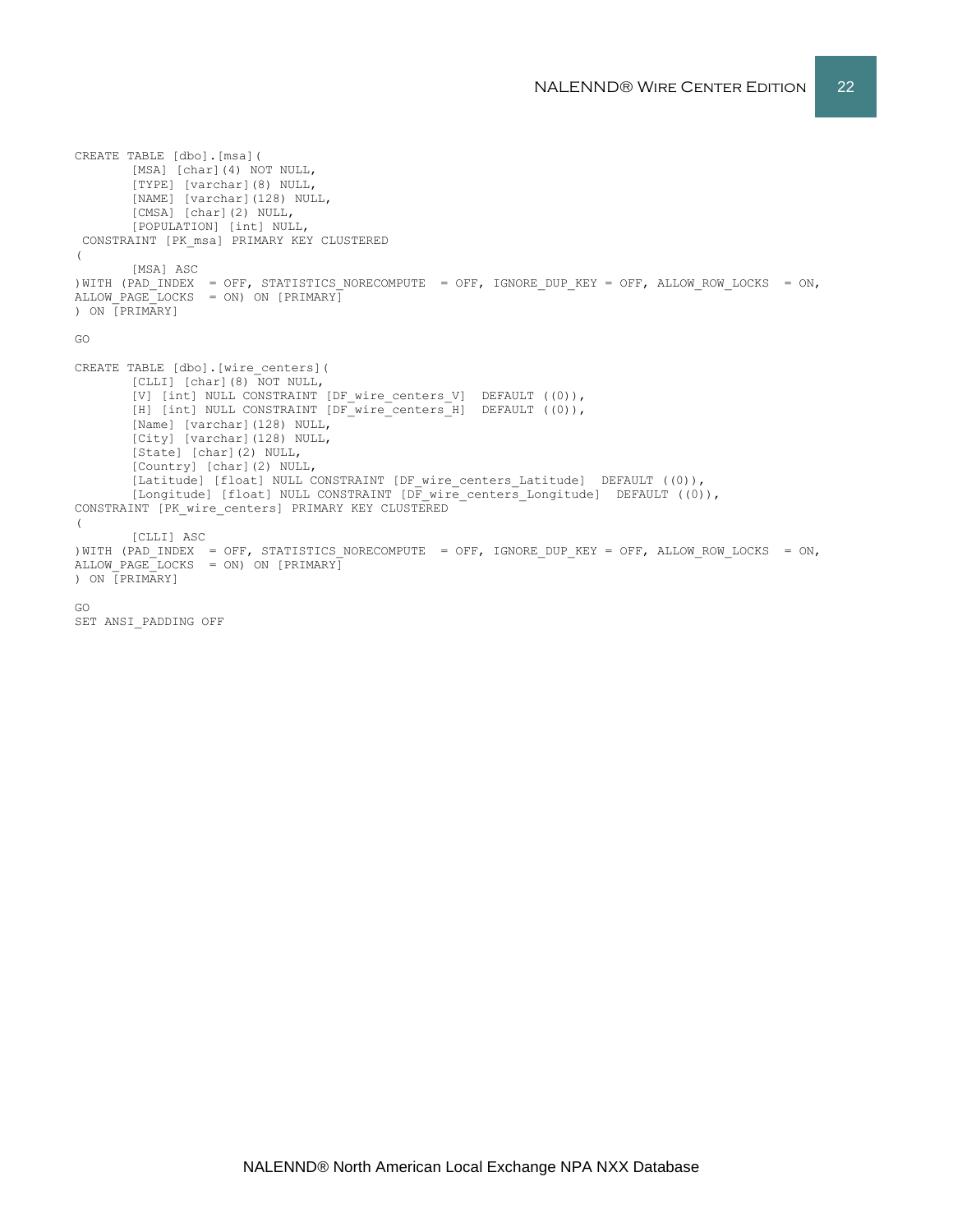# **ORACLE**

CREATE TABLE "npanxx" ( "NPA" CHAR(3) NOT NULL ENABLE, "NXX" CHAR(3) NOT NULL ENABLE, "BLOCK\_ID" CHAR(1) NOT NULL ENABLE, "TBP IND" CHAR(1), "LATA" CHAR(5), "LTYPE" CHAR(1), "CONTAM" CHAR(1), "STATE" CHAR(2), "COUNTRY" CHAR(2), "WC" VARCHAR(128), "WCV" NUMBER, "WCH" NUMBER, "SWITCH" CHAR(11), "RCSTATUS" CHAR(2), "RCTYPE" CHAR(1), "RC" CHAR(10), "RCV" NUMBER, "RCH" NUMBER, "RCLONG" VARCHAR(128), "TZ" CHAR(2), "DST" CHAR(1), "ZIP" VARCHAR(7), "ZIP2" VARCHAR(7), "ZIP3" VARCHAR(7), "ZIP4" VARCHAR(7), "FIPS" CHAR(5), "FIPS2" CHAR(5), "FIPS3" CHAR(5), "CBSA" CHAR(5), "CBSA2" CHAR(5), "MSA" CHAR(4), "PMSA" CHAR(4), "LATITUDE" NUMBER, "LONGITUDE" NUMBER, "OCN CATEGORY" CHAR(1), "OCN" CHAR $(4)$ , "DERIVED\_FROM\_NPA" CHAR(3), "NEWNPA" VARCHAR(35), "OVERLAY" CHAR(1), "DISCONNECT" CHAR(1), "ADATE" DATE, "EFFDATE" DATE, "FEATURES" VARCHAR2(512), "MTA1" NUMBER, "MTA2" NUMBER, "BTA" NUMBER, "NXXTYPE" CHAR(2), "OLSON" VARCHAR(128), "UTC" CHAR(6), "PORTABLE" CHAR(1), "LIR" VARCHAR(128), CONSTRAINT "npanxx\_PK" PRIMARY KEY ("NPA", "NXX", "BLOCK\_ID") ENABLE ); CREATE TABLE "lata"( "LATA" CHAR(5) NOT NULL ENABLE, "STATE" CHAR(2), "COUNTRY" CHAR(2), "LOCATION" VARCHAR(64), CONSTRAINT "lata\_PK" PRIMARY KEY ("LATA") ENABLE ); CREATE TABLE "ocn"( "OCN" CHAR(4) NOT NULL ENABLE,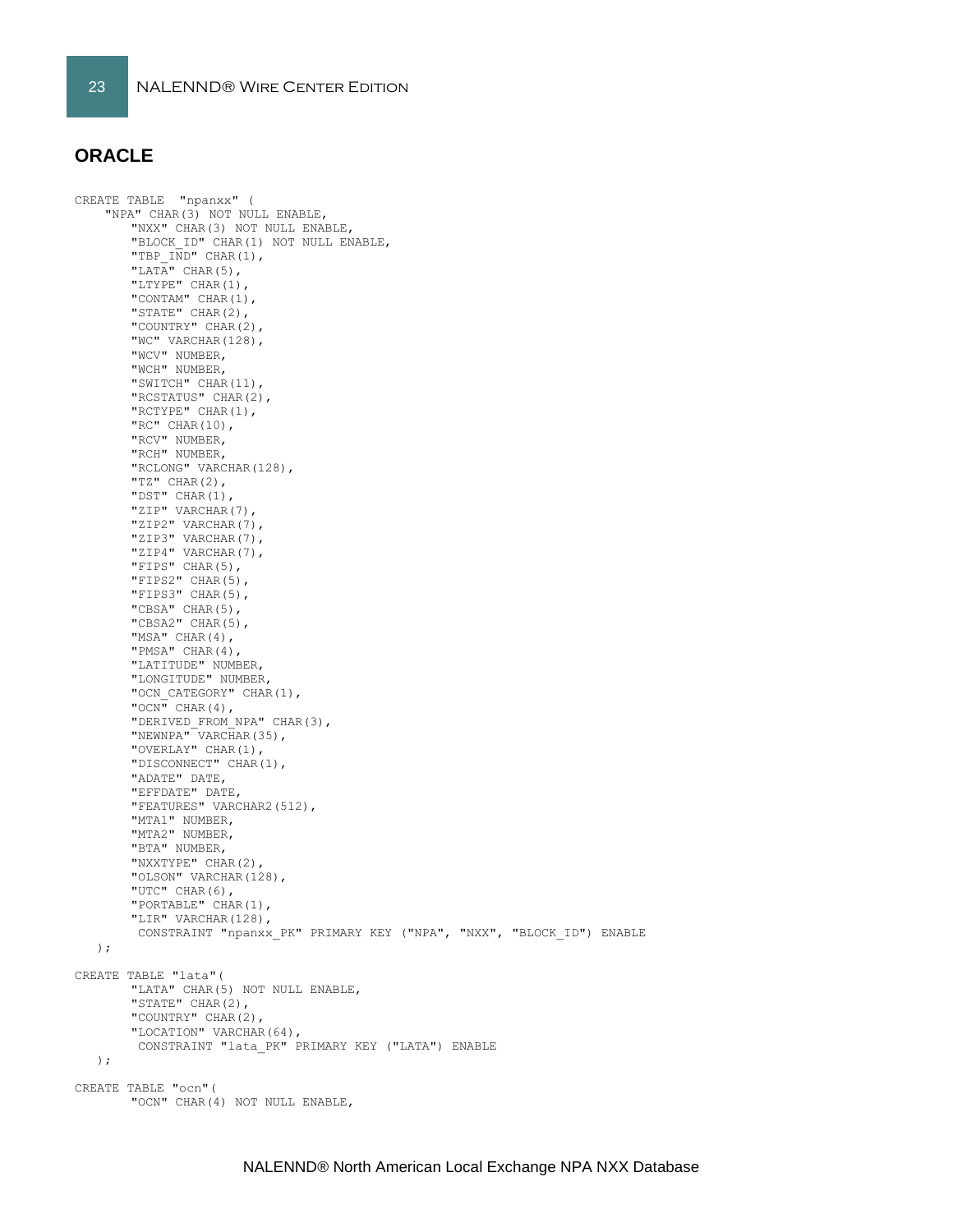```
"OVERALL OCN" CHAR(4),
       "TYPE" VARCHAR(10),
       "NECA" CHAR(1),
       "COMPANY" VARCHAR(128),
       "DBA" VARCHAR(128),
        "CommonName" VARCHAR(128),
       "HOLDING" VARCHAR(128),
       "MANAGEMENT" VARCHAR(128),
       "ADDRESS" VARCHAR(128),
       "PO_BOX" VARCHAR(70),
       "CITY" VARCHAR(64),
       "STATE" CHAR(2),
       "ZIP" VARCHAR(10),
       "COUNTRY" CHAR(2),
       "SMS" VARCHAR(128),
       "Rural" CHAR(1),
        CONSTRAINT "ocn_PK" PRIMARY KEY ("OCN") ENABLE
   );
CREATE TABLE "cofeatures"(
       "FEATURE CODE" CHAR(2) NOT NULL ENABLE,
       "FEATURE_TYPE" VARCHAR(128),
        "DESCRIPTION" VARCHAR(1044),
         CONSTRAINT "cofeatures_PK" PRIMARY KEY ("FEATURE_CODE") ENABLE
   );
CREATE TABLE "county"(
       "CountyCode" CHAR(5) NOT NULL ENABLE,
       "Country" CHAR(2),
       "State" CHAR(2),
       "Name" VARCHAR(128),
       "Type" VARCHAR(80),
       "LandArea" int,
       "Population" int,
        CONSTRAINT "county_PK" PRIMARY KEY ("CountyCode ") ENABLE
   );
CREATE TABLE "mta"(
       "MTA" NUMBER NOT NULL ENABLE,
       "Country" CHAR(2),
       "Market Name" VARCHAR(128),
        CONSTRAINT "mta_PK" PRIMARY KEY ("MTA") ENABLE
   );
CREATE TABLE "bta"(
       "BTA" CHAR(5) NOT NULL ENABLE,
       "BTAName" VARCHAR(128),
        CONSTRAINT "bta_PK" PRIMARY KEY ("BTA") ENABLE
   );
CREATE TABLE "cbsa"(
       "CBSA" CHAR(5) NOT NULL ENABLE,
       "CSA" CHAR(3),
       "AREA NAME" VARCHAR(64),
       "STATE" VARCHAR(20),
       "AREA TYPE" VARCHAR(64),
        CONSTRAINT "cbsa_PK" PRIMARY KEY ("CBSA") ENABLE
    );
```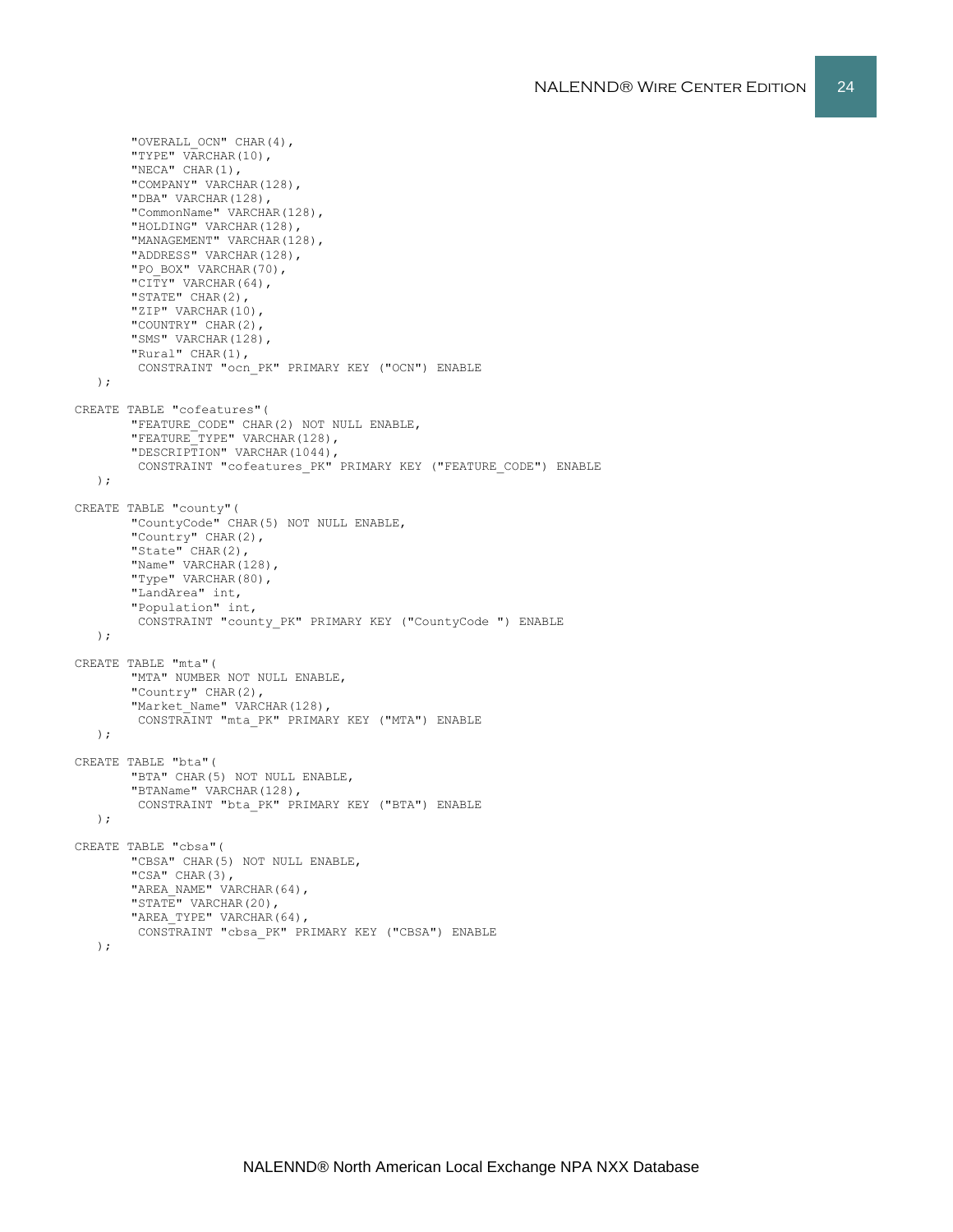```
CREATE TABLE "msa"(
       "MSA" CHAR(4) NOT NULL ENABLE,
      "TYPE" VARCHAR(8),
       "NAME" VARCHAR(128),
       "CMSA" CHAR(2),
       "POPULATION" int,
       CONSTRAINT "msa_PK" PRIMARY KEY ("MSA") ENABLE
   );
CREATE TABLE "wire_centers" (
       "CLLI" char(8) NOT NULL ENABLE,
       "V" int(11) NOT NULL DEFAULT '0',
       "H" int(11) NOT NULL DEFAULT '0',
       "Name" varchar(128) DEFAULT NULL,
       "City" varchar(128) DEFAULT NULL,
       "State" char(2) DEFAULT NULL,
       "Country" char(2) DEFAULT NULL,
        "Latitude" NUMBER,
        "Longitude" NUMBER,
        CONSTRAINT "wire_centers_PK" PRIMARY KEY ("CLLI ") ENABLE
    );
```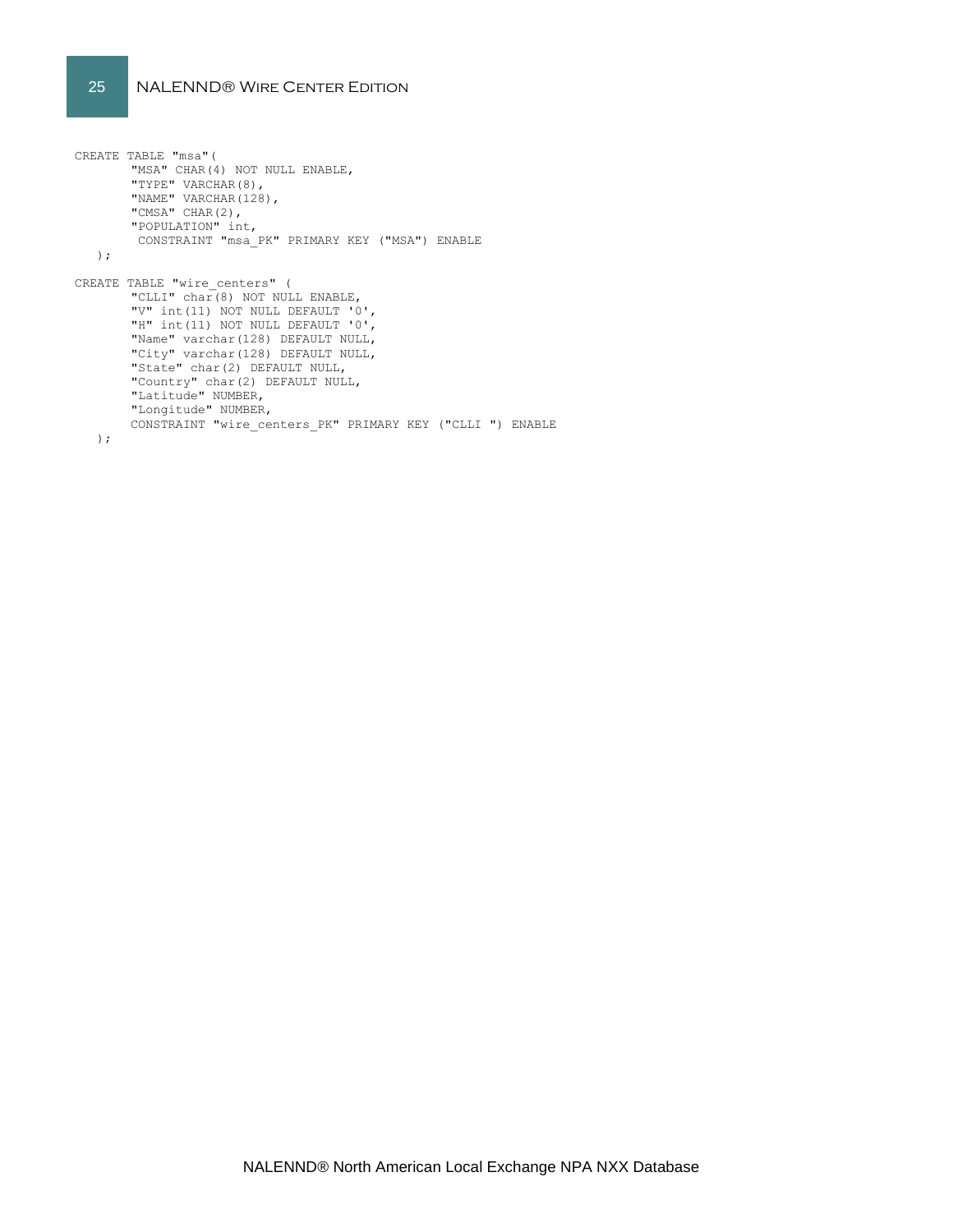# **Appendix A – State, province, and territory codes**

| AL                                     | Alabama                                | <b>NJ</b>      | New Jersey                            |  |
|----------------------------------------|----------------------------------------|----------------|---------------------------------------|--|
| AK                                     | Alaska                                 | <b>NM</b>      | New Mexico                            |  |
| AΖ                                     | Arizona                                | <b>NY</b>      | New York                              |  |
| AR                                     | Arkansas                               | <b>NC</b>      | North Carolina                        |  |
| CA                                     | California                             | <b>ND</b>      | North Dakota                          |  |
| CO                                     | Colorado                               | OH.            | Ohio                                  |  |
| <b>CT</b>                              | Connecticut                            | OK             | Oklahoma                              |  |
| DE                                     | Delaware                               | <b>OR</b>      | Oregon                                |  |
| DC                                     | District of Columbia                   | PA             | Pennsylvania                          |  |
| <b>FL</b>                              | Florida                                | R <sub>l</sub> | Rhode Island                          |  |
| GА                                     | Georgia                                | <b>SC</b>      | South Carolina                        |  |
| HI                                     | Hawaii                                 | <b>SD</b>      | South Dakota                          |  |
| ID                                     | Idaho                                  | <b>TN</b>      | Tennessee                             |  |
| IL.                                    | Illinois                               | <b>TX</b>      | Texas                                 |  |
| IN                                     | Indiana                                | UT             | Utah                                  |  |
| IA                                     | lowa                                   | VT             | Vermont                               |  |
| KS                                     | Kansas                                 | VA             | Virginia                              |  |
| KY                                     | Kentucky                               | <b>WA</b>      | Washington                            |  |
| LA                                     | Louisiana                              | WV             | West Virginia                         |  |
| <b>ME</b>                              | Maine                                  | WI             | Wisconsin                             |  |
| MD                                     | Maryland                               | WY             | Wyoming                               |  |
| МA                                     | Massachusetts                          | <b>AS</b>      | American Samoa <sup>1</sup>           |  |
| MI                                     | Michigan                               | <b>FM</b>      | Micronesia                            |  |
| MN.                                    | Minnesota                              | GU             | Guam                                  |  |
| <b>MS</b>                              | Mississippi                            | MH             | <b>Marshall Islands</b>               |  |
| МO                                     | Missouri                               | MP             | Northern Mariana Islands <sup>2</sup> |  |
| <b>MT</b>                              | Montana                                | PW             | Palau                                 |  |
| <b>NE</b>                              | Nebraska                               | <b>PR</b>      | <b>Puerto Rico</b>                    |  |
| NV                                     | Nevada                                 | UM             | Minor Islands                         |  |
| NΗ                                     | New Hampshire                          | VI             | Virgin Islands                        |  |
|                                        |                                        |                |                                       |  |
|                                        | Canada - Provinces and territories     |                |                                       |  |
| AВ                                     | Alberta                                | <b>NU</b>      | Nunavut <sup>3</sup>                  |  |
| <b>BC</b>                              | <b>British Columbia</b>                | ON             | Ontario                               |  |
| MВ                                     | Manitoba                               | PE.            | <b>Prince Edward Island</b>           |  |
| NB.                                    | <b>New Brunswick</b>                   | QC             | Quebec <sup>4</sup>                   |  |
| NL                                     | Newfoundland and Labrador <sup>5</sup> | <b>SK</b>      | Saskatchewan                          |  |
| <b>NT</b>                              | <b>Northwest Territories</b>           | YT             | Yukon                                 |  |
| NS.                                    | Nova Scotia                            |                |                                       |  |
|                                        |                                        |                |                                       |  |
| <b>Mexico - States and territories</b> |                                        |                |                                       |  |
| <b>AGS</b>                             | <b>AGUASCALIENTES</b>                  | <b>MOR</b>     | <b>MORELOS</b>                        |  |
| ВC                                     | <b>BAJA CALIFORNIA</b>                 | <b>NAY</b>     | <b>NAYARIT</b>                        |  |
|                                        |                                        |                |                                       |  |

United States - States and territories

*1 COMMON LANGUAGE® abbreviation for American Samoa is AM*

*2 COMMON LANGUAGE® abbreviation for Northern Mariana Islands is NN*

*3 COMMON LANGUAGE® abbreviation for Nunavut is VU*

*4 COMMON LANGUAGE® abbreviation for Quebec is PQ*

*5 COMMON LANGUAGE® abbreviation for Newfoundland and Labrador is NF*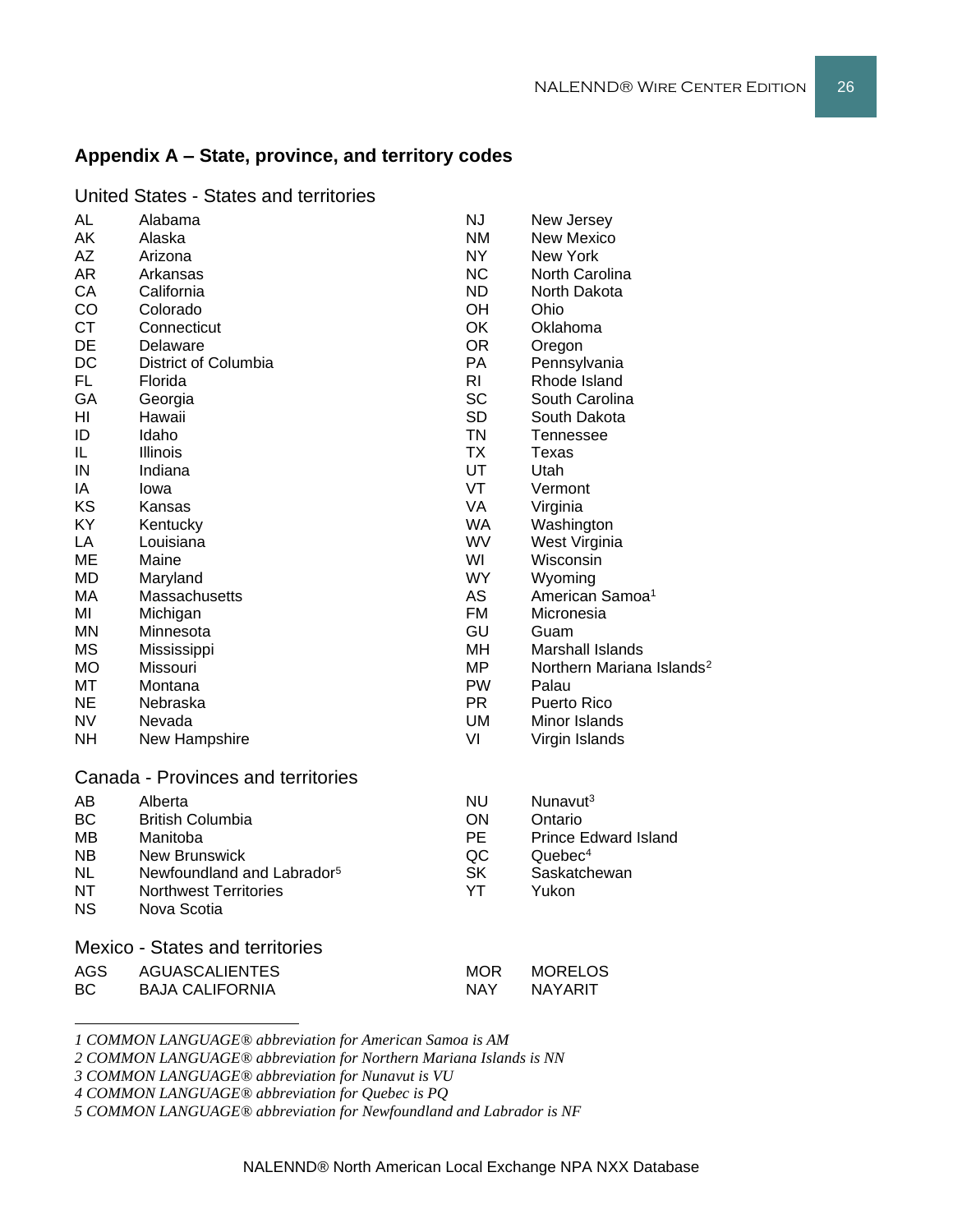| <b>BCS</b>  | <b>BAJA CALIFORNIA SUR</b> | <b>NL</b>   | <b>NUEVO LEON</b>      |
|-------------|----------------------------|-------------|------------------------|
| CAM         | <b>CAMPECHE</b>            | <b>OAX</b>  | <b>OAXACA</b>          |
| <b>COAH</b> | <b>COAHUILA</b>            | <b>PUE</b>  | <b>PUEBLA</b>          |
| COL         | <b>COLIMA</b>              | QRO         | QUERETARO              |
| <b>CHIS</b> | <b>CHIAPAS</b>             | <b>QROO</b> | <b>QUINTANA ROO</b>    |
| <b>CHIH</b> | <b>CHIHUAHUA</b>           | <b>SLP</b>  | <b>SAN LUIS POTOSI</b> |
| DF.         | DISTRITO FEDERAL           | <b>SIN</b>  | <b>SINALOA</b>         |
| <b>DGO</b>  | <b>DURANGO</b>             | SON         | <b>SONORA</b>          |
| <b>GTO</b>  | <b>GUANAJUATO</b>          | <b>TAB</b>  | <b>TABASCO</b>         |
| <b>GRO</b>  | <b>GUERRERO</b>            | <b>TAM</b>  | <b>TAMAULIPAS</b>      |
| <b>HGO</b>  | <b>HIDALGO</b>             | <b>TLAX</b> | <b>TLAXCALA</b>        |
| <b>JAL</b>  | <b>JALISCO</b>             | <b>VER</b>  | <b>VERACRUZ</b>        |
| MEX         | <b>MEXICO</b>              | YUC.        | YUCATAN                |
| <b>MICH</b> | <b>MICHOACAN</b>           | ZAC         | ZACATECAS              |

# **Appendix B – Country codes**

Countries, islands, and territories participating in the North American Numbering Plan.

| ISO 3166-1 | <b>FIPS 104-1</b> | Country                          |
|------------|-------------------|----------------------------------|
| US.        | US                | <b>United States</b>             |
| CA         | CA                | Canada                           |
| <b>BS</b>  | BA                | <b>Bahamas</b>                   |
| <b>BB</b>  | BD                | <b>Barbados</b>                  |
| AI         | AI                | Anguilla                         |
| AG         | AN                | Antigua and Barbuda              |
| VG         | BV                | Virgin Islands, British          |
| KY         | CQ                | Cayman Islands                   |
| <b>BM</b>  | <b>BM</b>         | Bermuda                          |
| GD         | GN                | Grenada                          |
| <b>TC</b>  | <b>TC</b>         | <b>Turks and Caicos Islands</b>  |
| МS         | RT.               | Montserrat                       |
| <b>SX</b>  | <b>SF</b>         | Sint Maarten                     |
| LC         | <b>SA</b>         | Saint Lucia                      |
| DM         | DM                | Dominica                         |
| VC         | ZF                | Saint Vincent and the Grenadines |
| DO         | <b>DR</b>         | Dominican Republic               |
| ТT         | TR.               | <b>Trinidad and Tobago</b>       |
| KN.        | ΚA                | Saint Kitts and Nevis            |
| JM         | JM                | Jamaica                          |

# **Appendix C – United States Major Trading Areas**

| 01 | New York                                | 27 | Phoenix                |
|----|-----------------------------------------|----|------------------------|
| 02 | Los Angeles-San Diego                   | 28 | Memphis-Jackson        |
| 03 | Chicago                                 | 29 | Birmingham             |
| 04 | San Francisco-Oakland-San Jose          | 30 | Portland               |
| 05 | Detroit                                 | 31 | Indianapolis           |
| 06 | Charlotte-Greensboro-Greenville-Raleigh | 32 | Des Moines-Quad Cities |
| 07 | Dallas-Fort Worth                       | 33 | San Antonio            |
| 08 | Boston-Providence                       | 34 | <b>Kansas City</b>     |